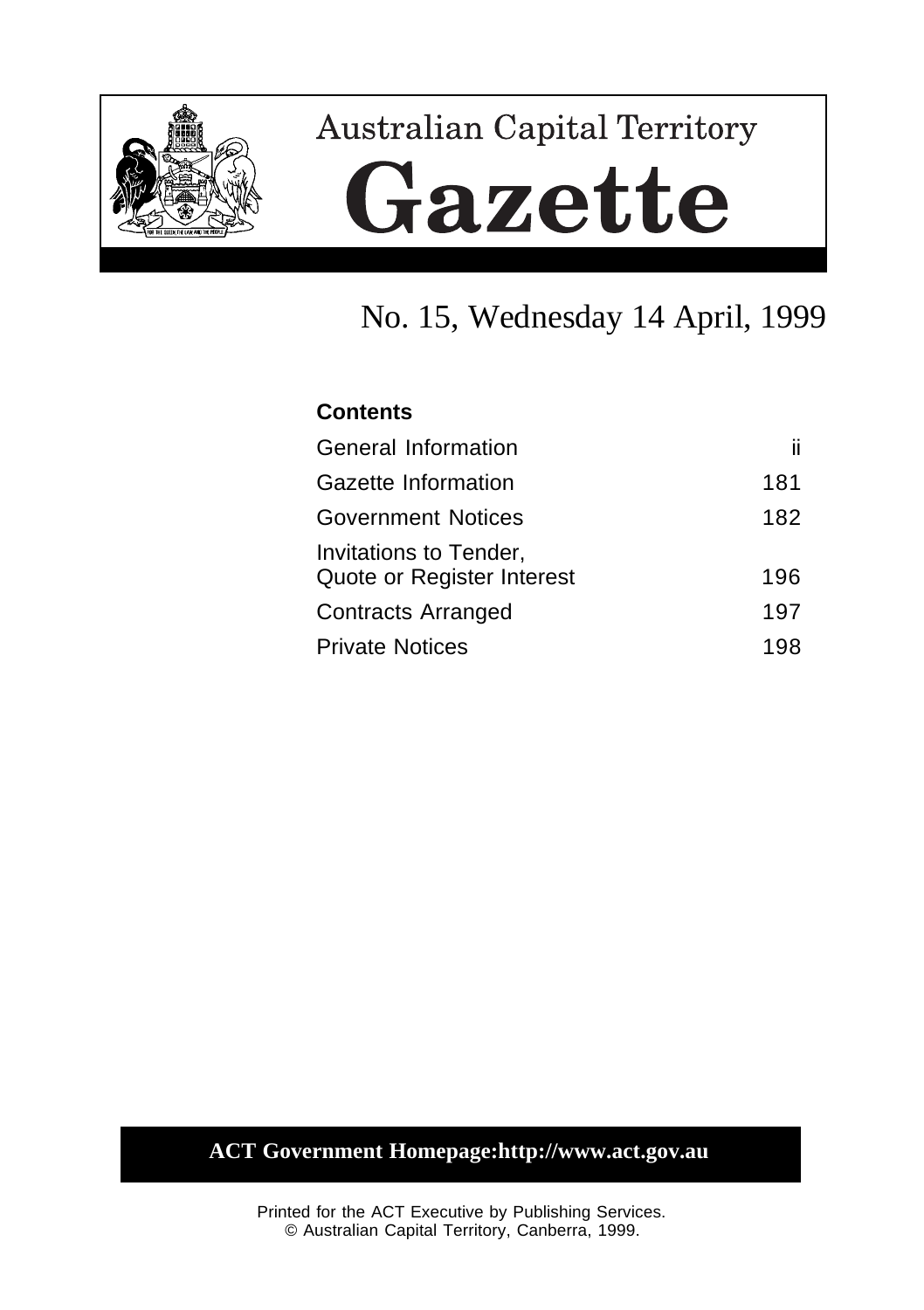# **GENERAL INFORMATION**

#### **ACT GOVERNMENT GAZETTE**

The ACT Government Gazette is published each Wednesday. The sections included in the publication are:

- General Information;
- Government Notices;
- Purchasing and Disposals;
- Invitations to Tender, Quote or Register Interest;
- Contracts arranged, and
- Private Notices

(Australian Public Service notices will continue to appear in the Commonwealth of Australia Gazette).

#### **CONTACT DETAILS**

ACT Gazette Officer Publishing Services GPO Box 158 Canberra Act 2601

Phone: (02) 6205 0484 Fax: (02) 6205 0266 **e-mail: gazette\_office@dpa.act.gov.au** ACT Gazette Office Level 7, Macarthur House Wattle Street Lyneham 2602

#### **Notices for Publications**

Notices for the Gazette are to be lodged by 12 noon on the Wednesday prior to publication. Notices can be lodged in advance in hard copy or facsimile, by electronic mail or diskette, with a brief message of instruction and a WORD compatible document attachment.

A Gazette Request Form must also be delivered to the Gazette Office, by hand, mail or fax. For copies of this form please telephone the Gazette Office or go to www.act.gov.au/government/reports/pub/gazreq.doc.

Signed notices must be sighted by the Gazette Office before gazettal can proceed.

**Purchasing and Disposal Codes** may be accessed on the ACT Government Website:

www.act.gov.au/government/report/pub/gazette/p&d.pdf. Alternatively, you may obtain a hard copy listing by contacting the gazette office.

#### **Private Notices**

The fee for a private notice is as follows:

• minimum charge \$1.00 per word or \$100.00 whichever is the greater.

Cheques are to be made payable to 'Publishing Services' and are to be forwarded to the Gazette office with a copy of the notice (Either on a PC formatted disk in WORD, or if the notice has already been emailed, a hard copy of the notice) and Gazette Request Form. Payment can be made by EFTPOS (Bankcard, Visa or Mastercard) by telephoning the Gazette Office. Payment must be received before gazettal can proceed.

#### **Purchasing and Subscriptions**

Copies of the ACT Government Gazette may be purchased at a cost of \$5.00 (or \$2.00 for a Special Gazette) from the ACT Government shopfront, Legislation/Gazette sales counter, East Row, Canberra City. Subscriptions to the Gazette maybe arranged through the Gazette Office at a price of \$180.00 (1 Jan 99 - 30 Jun 99) or part thereof, including postage. Refunds will not be given for cancellations. Claims for missing items will be recognised as valid if lodged within 28 days of publication.

#### **Copyright Notice - Australian Capital Territory**

This work is copyright. Apart from any use as permitted under the Copyright Act 1968, no part may be reproduced by any process without written permission from Library and Information Management, Department of Urban Services, ACT Government, GPO Box 249, Civic Square ACT 2608.

#### **Products and Services advertised in this publication are not necessarily endorsed by the ACT Government**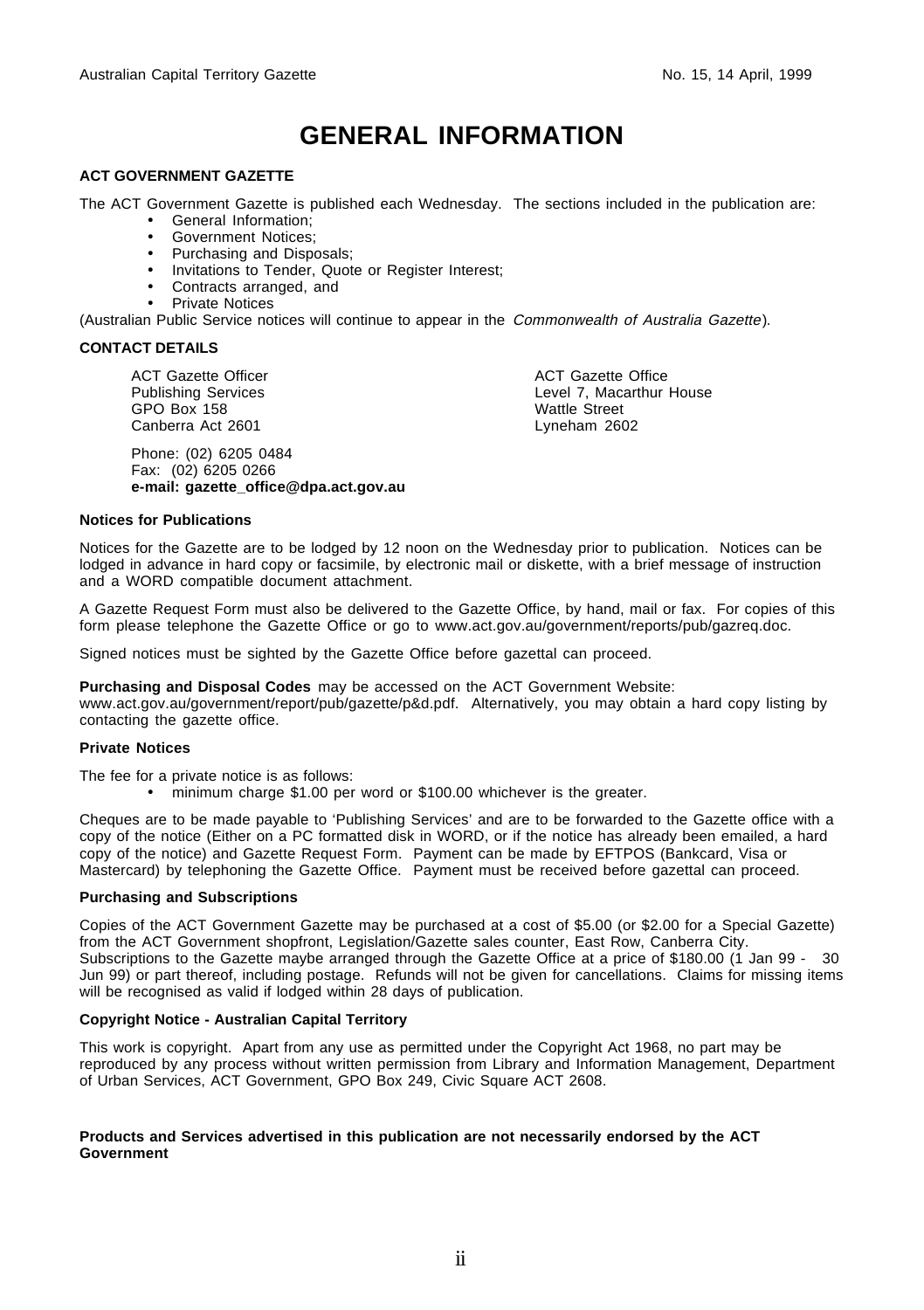## **GAZETTE INFORMATION**

#### **ISSUE OF ACT SPECIAL GAZETTES**

The following issues of the ACT Special Gazettes have been published since the last Weekly Gazette. For listings of previous ACT Special Gazettes please refer to this internet site

http://www.publishing.act.gov.au

| Gazette<br><b>Number</b> | Date    | Title                                                                                                              |
|--------------------------|---------|--------------------------------------------------------------------------------------------------------------------|
| <b>S18</b>               | 9 April | Endorsement of proposed regulations of the Commonwealth $\sim$<br>Trans-Tasman Mutual Recognition Regulations 1999 |
|                          |         | ~ Trans-Tasman Mutual Recognition Act 1997 (Australian<br>Capital Territory)                                       |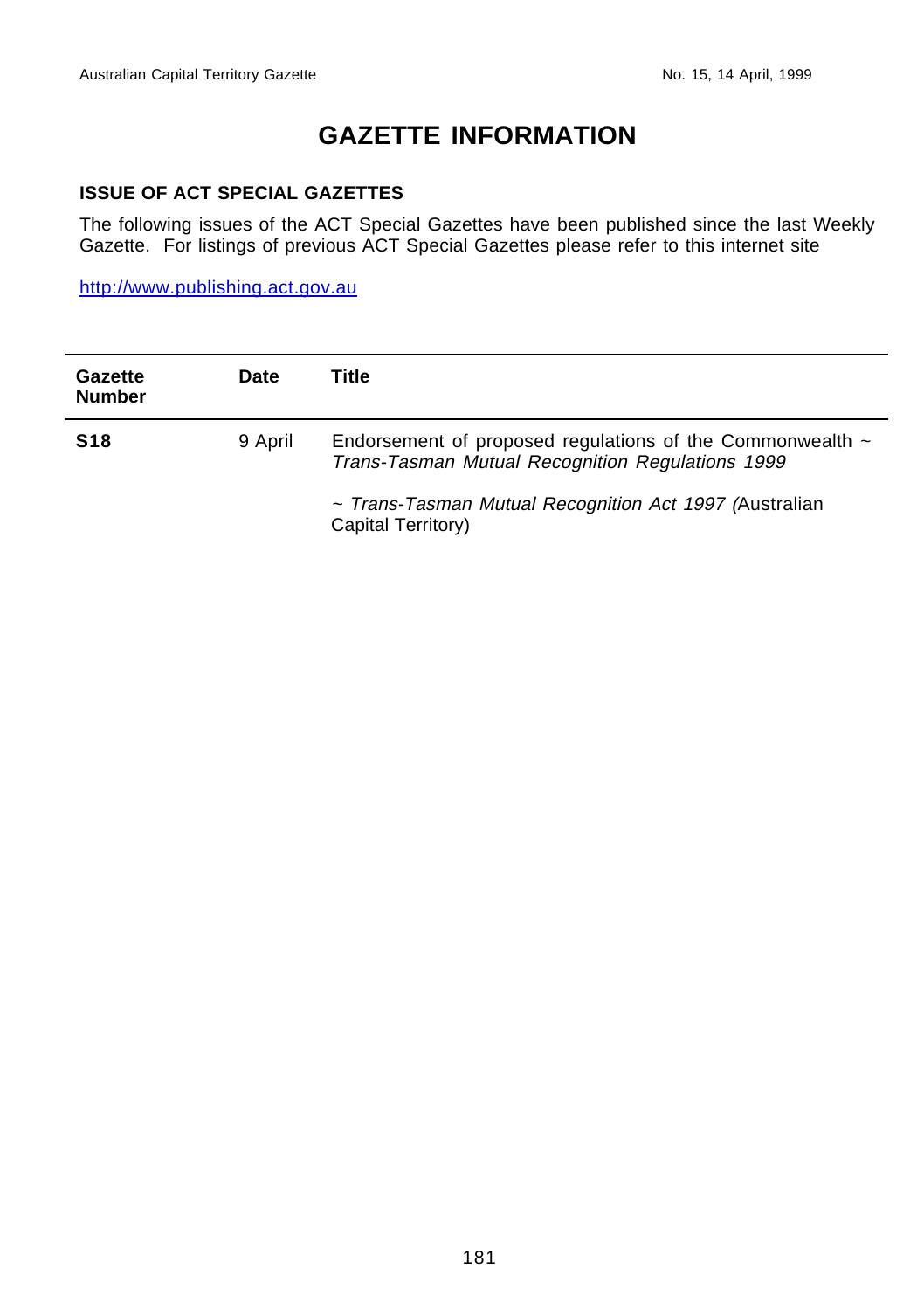## **GOVERNMENT NOTICES**

#### NOTIFICATION OF THE MAKING OF AN INSTRUMENT

NOTICE is hereby given that the undermentioned Instrument of the Australian Capital Territory has been made. Copies of the Instrument may be purchased from Publishing Services, Legislation and Sales Counter, ACT Government Shopfront, Crn City Walk and East Row Canberra City ACT 2601.

| Act under which<br>Instrument made                                                | <b>Description of Instrument</b>                                                | Number and year of<br><b>Instrument</b> |
|-----------------------------------------------------------------------------------|---------------------------------------------------------------------------------|-----------------------------------------|
| Land (Planning and<br>Environment) Act 1991                                       | Approval of the Tidbinbilla<br>Nature Reserve Plan of<br>Management.            | No. 59 of 1999                          |
| <b>Health Professions Boards</b><br>(Procedures) Act 1981,<br>and Nurses Act 1988 | Appointment of Pamela Joy<br>Mathie to assist the Nurses<br>Board of the ACT.   | No. 60 of 1999                          |
| Drugs of Dependence Act<br>1989                                                   | Appointment of Chairperson to<br>the Drugs Advisory<br>Committee.               | No. 61 of 1999                          |
| Architects Act 1959                                                               | Appointments to the Architects<br>Board of the ACT.                             | No. 62 of 1999                          |
| <b>Residential Tenancies Act</b><br>1997                                          | Selection of persons to be<br>members of the Residential<br>Tenancies Tribunal. | No. 63 of 1999                          |

#### **NOTIFICATION OF THE MAKING OF A REGULATION**

NOTICE is hereby given that the undermentioned Regulation of the Australian Capital Territory has been made. Copies of the Regulation may be purchased from Publishing Services, Legislation and Sales Counter, ACT Government Shopfront, Crn City Walk and East Row, Canberra City ACT 2601.

| Act under which<br><b>Regulation made</b> | <b>Description of Regulation</b>                                 | Number and year of<br><b>Regulation</b> |
|-------------------------------------------|------------------------------------------------------------------|-----------------------------------------|
| <b>Energy and Water Act</b><br>1988       | Canberra Sewerage and<br>Water Supply Regulations<br>(Amendment) | No. 3 of 1999                           |
| Electricity Act 1971                      | <b>Electricity Regulations</b><br>(Amendment)                    | No. 4 of 1999                           |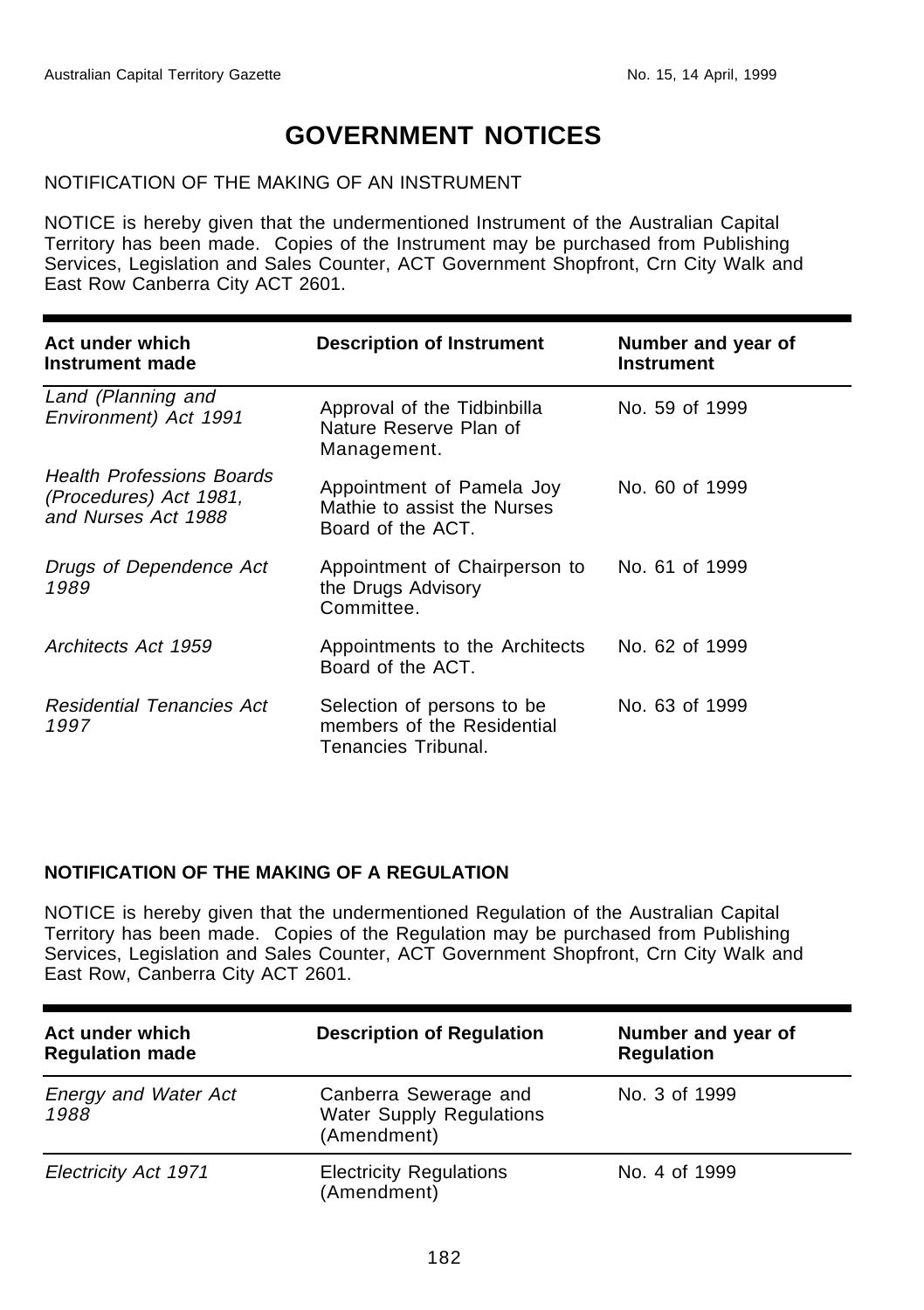#### **ACT FIRE BRIGADE**

#### **FIRE BRIGADE (ADMINISTRATION) ACT 1974**

#### PROVISIONAL PROMOTIONS MADE UNDER SECTION 29

I Ronald James Dance, Fire Commissioner, hereby promote the following members under section 29(1) of the Fire Brigade (Administration) Act 1974.

The Promotions are provisional and may be subject to appeal under section 33 of the Act. Members of the Brigade who wish to consider lodging an appeal against a provisional promotion may obtain written information on the appeal process by contacting the Recruitment Officer at ACT Emergency Services Bureau Headquarters, 123 Carruthers Street Curtin, or by telephoning (02) 6207 5844 during business hours.

The only ground for appeal is greater efficiency. Appeals must be lodged by 4:51pm on the fourteenth day after the date of this Gazette with the Convenor, ACT Fire Brigade Promotion Appeal Committee, Merit Protection and Review Agency, Level 3, 65-67 Constitution Avenue, Campbell ACT 2601.

The following promotion is effective 19 April 1999

**N. W. McLaren 333-69170**

| From: | First Class "A" Grade Firefighter |
|-------|-----------------------------------|
| To:   | Senior Firefighter                |

The following promotion is effective 1 May 1999

| G. N. Logan | 748-35828                         |
|-------------|-----------------------------------|
|             | First Class "B" Grade Firefighter |
|             | First Class "A" Grade Firefighter |

Fire Commissioner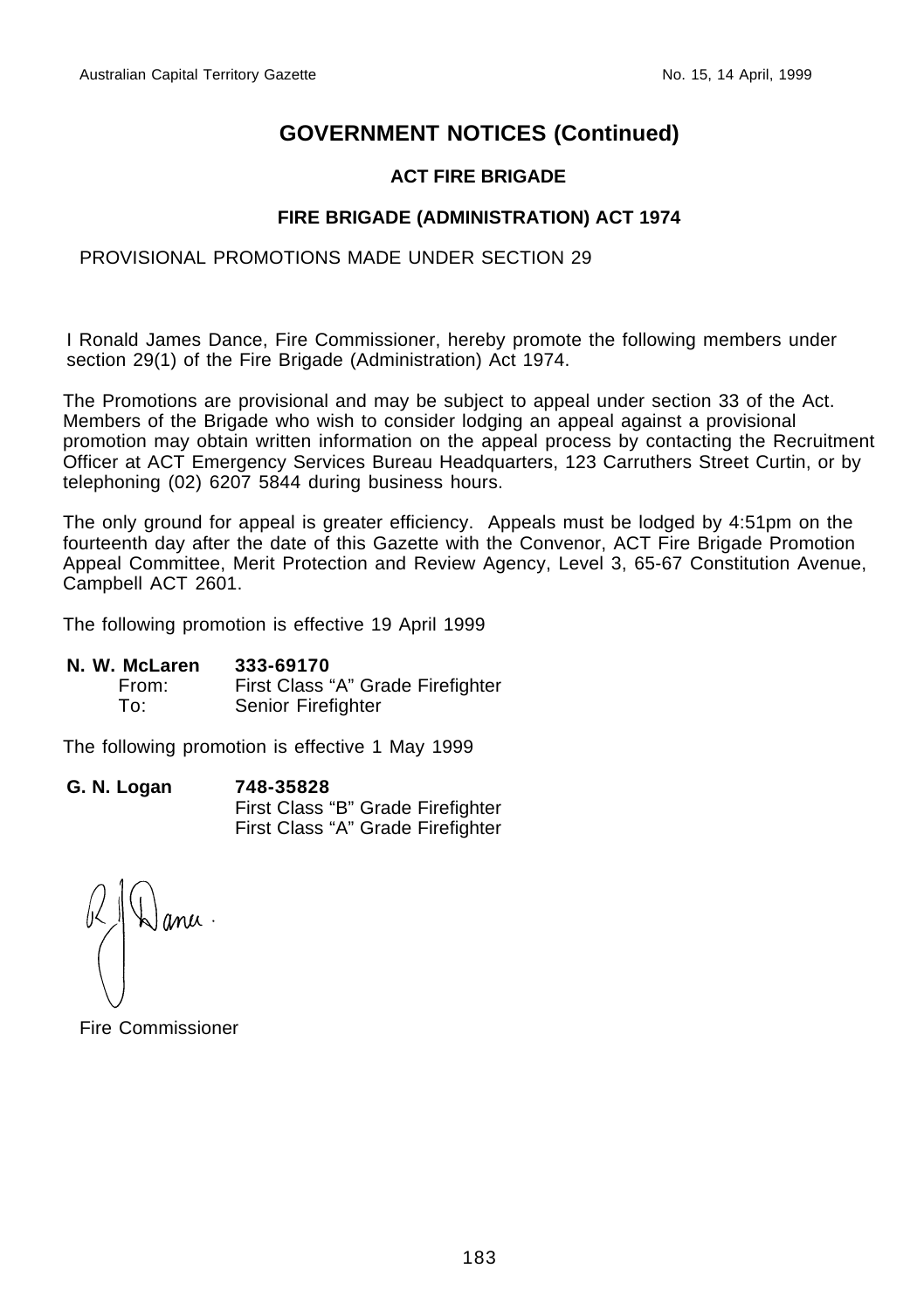

## **ELECTRICITY (AMENDMENT) ACT 1998**

## **NOTICE OF COMMENCEMENT**

Pursuant to subsection 2 (2) of the Electricity (Amendment) Act 1998 (the Act), I fix the day on which this notice appears in the Gazette as the date on which the remaining sections of the Act commence.

Dated this nineteenth day of March 1999

**Brendan Smyth** Minister for Urban Services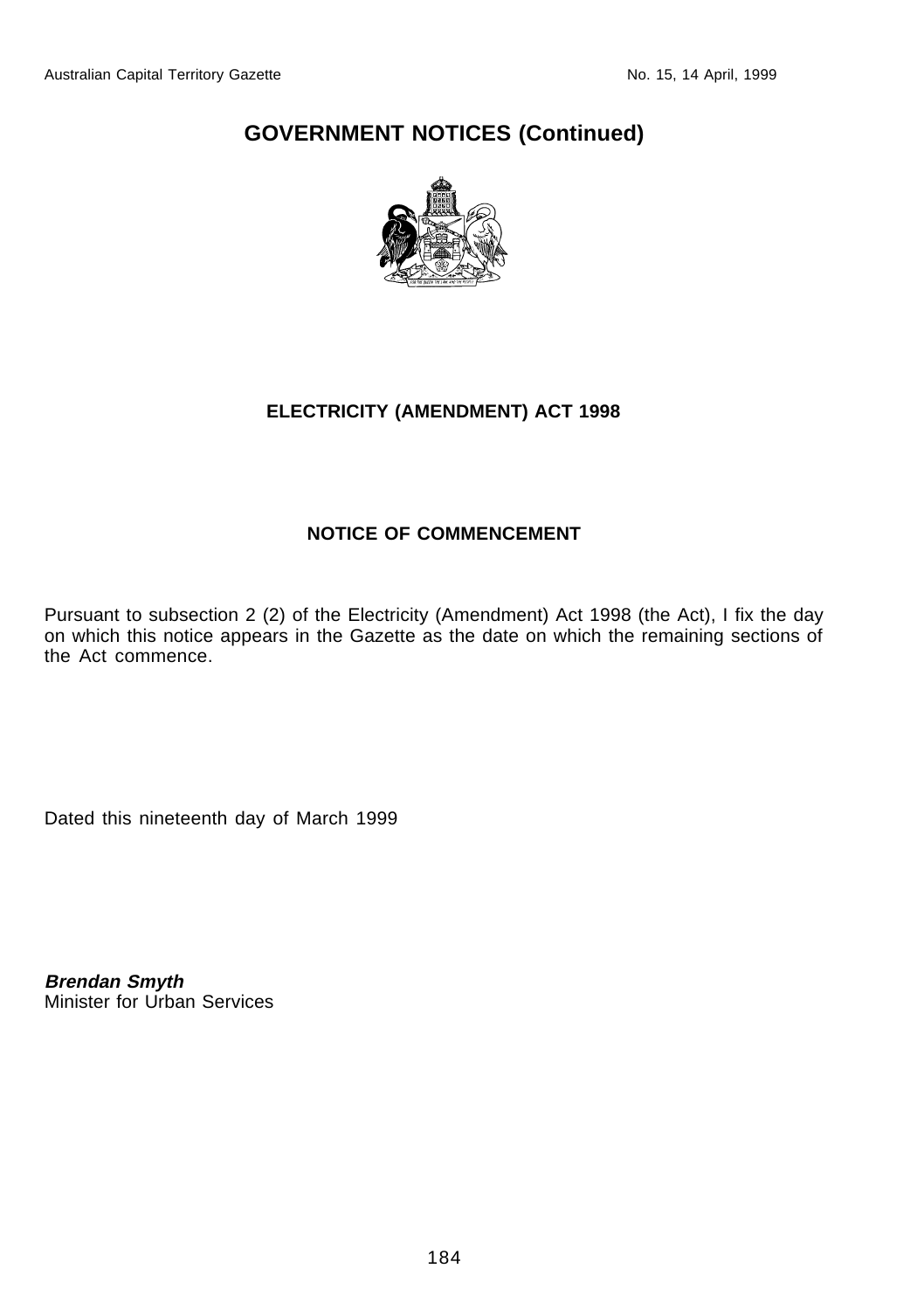Health Professions Boards (Elections) Act 1980

#### **ELECTION OF THREE MEMBERS OF THE PHARMACY BOARD OF THE AUSTRALIAN CAPITAL TERRITORY**

#### **DECLARATION OF NOMINATIONS**

I, PHILLIP GREEN, being the person appointed as Returning Officer for the purposes of an election of three members of the Pharmacy Board of the ACT, declare that the following registered practitioners have been nominated as candidates for election to the Board:

Graeme Dean Watson 102 Kitchener Street HUGHES ACT 2605

John Patrick Gregan 12 Inkster Street KAMBAH ACT 2902

Patrick John Joseph Develin 82 Dominion Circuit DEAKIN ACT 2600

Paul O'Connor 12 Maddison Close BRUCE ACT 2617

Phillip Green Electoral Commissioner ACT Electoral Commission

6 April 1999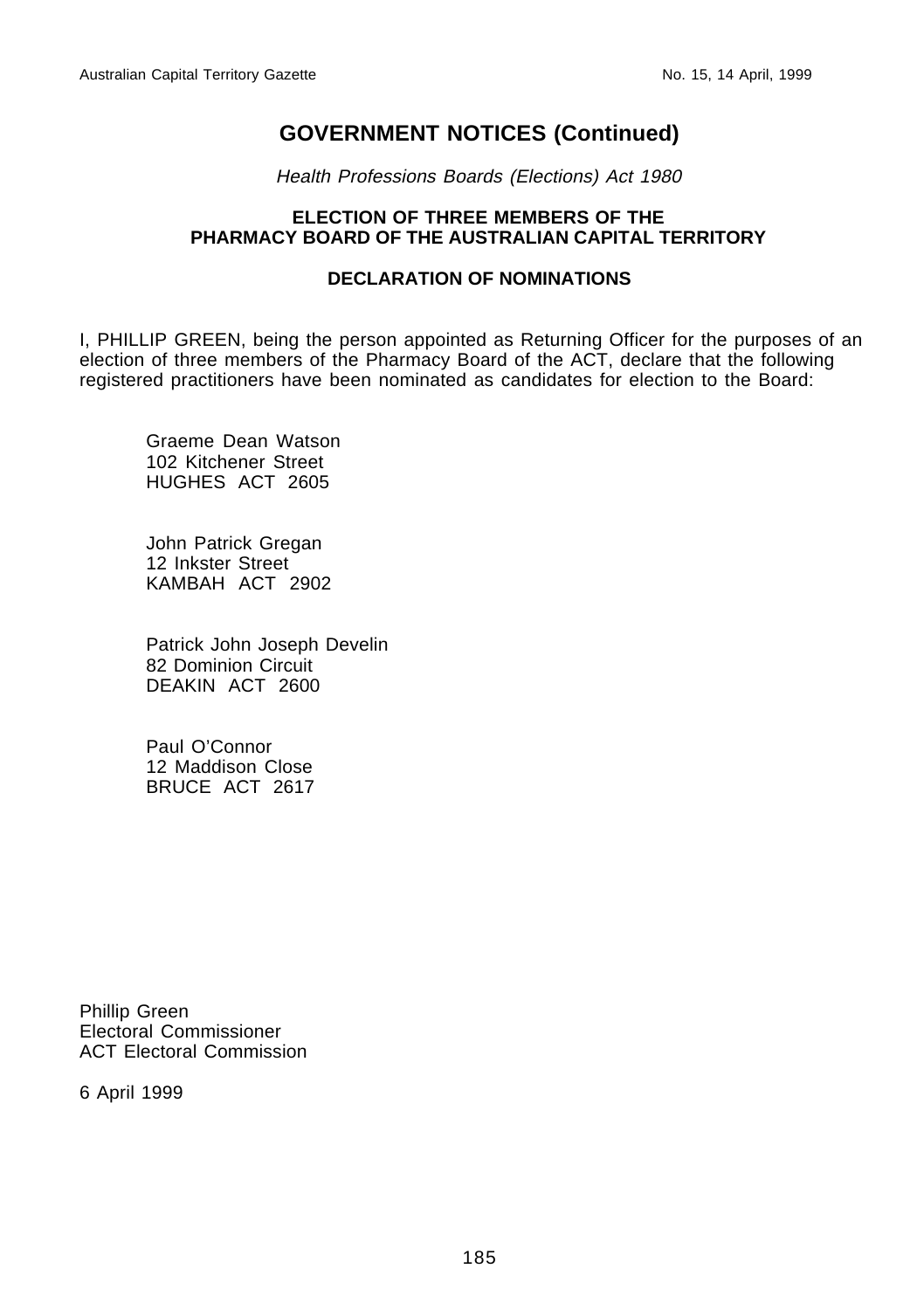#### **STATEMENT OF UNCLAIMED TRUST MONEYS HELD BY THE AUSTRALIAN CAPITAL TERRITORY AT 1 JANUARY 1999**

In accordance with section 53A(3) of the Financial Management Act 1996, the following statement provides details of moneys held by the Australian Capital Territory that have been declared as unclaimed trust moneys.

These moneys are held in the Territory banking account, currently maintained at the Canberra Branch of the Reserve Bank of Australia.

Information concerning the process for lodging claims is obtainable from:

Unclaimed Trust Moneys Officer Central Financing Unit Chief Minister's Department Telephone:(02) 6207 0170 Fax: (02) 6207 0183

Individual transaction details and processes for claimants are provided on the ACT Government's website at **www.act.gov.au/unclaimedmoneys**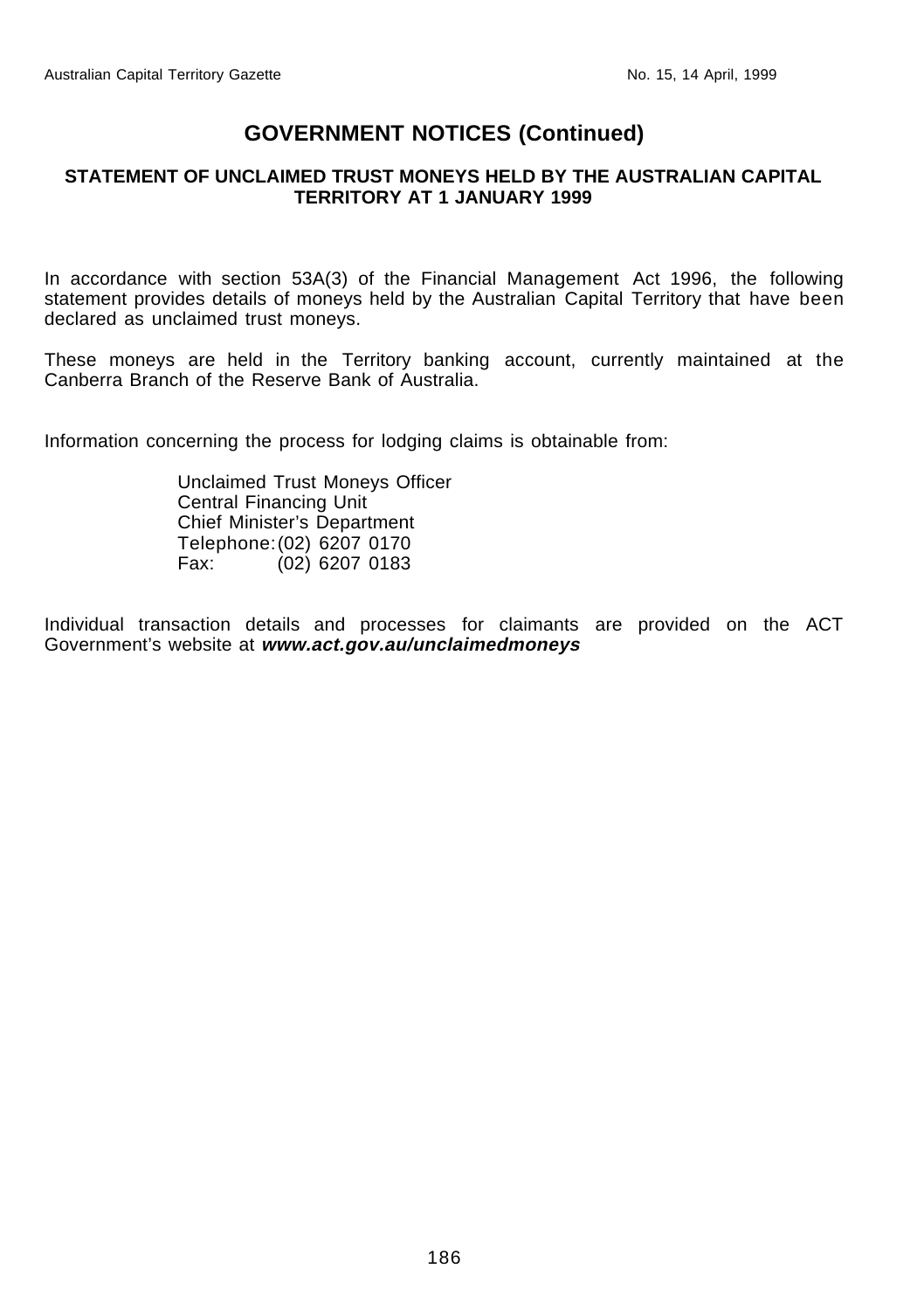| <b>NAME OF BENEFICIARY</b> | <b>INITIALS</b> | <b>SUBURB</b>  | <b>STATE</b> | <b>AMOUNT</b> |
|----------------------------|-----------------|----------------|--------------|---------------|
|                            |                 |                |              |               |
| Aaken                      | B               | Unknown        |              | 50.00         |
| Abalmave                   | Unknown         | Unknown        |              | 75.00         |
| Allen                      | P A             | Lyons          | <b>ACT</b>   | 150.00        |
| AMCO AUSTRALIA             |                 | Unknown        |              | 37.50         |
| Amon                       | D               | Unknown        |              | 20.00         |
| Apagnolo                   | $\top$          | Unknown        |              | 20.00         |
| Armour                     | M               | Lyons          | <b>ACT</b>   | 50.00         |
| <b>Barnes</b>              | B               | Kambah         | <b>ACT</b>   | 30.00         |
| <b>Barrett</b>             | N               | <b>Unknown</b> |              | 118.00        |
| Baundy                     | Κ               | Chapman        | <b>ACT</b>   | 2,357.00      |
| <b>Beaumont</b>            | W               | Melba          | <b>ACT</b>   | 229.00        |
| <b>Beckett</b>             | G               | Unknown        |              | 111.11        |
| <b>Beckett</b>             | G               | Unknown        |              | 111.11        |
| <b>Beckett</b>             | Unknown         | Unknown        |              | 118.00        |
| <b>Belin</b>               | S               | Unknown        |              | 100.00        |
| <b>Bennett</b>             | Unknown         | Unknown        |              | 60.00         |
| Benson                     | А               | Unknown        |              | 200.00        |
| Benson                     | A               | Unknown        |              | 100.00        |
| Benson                     |                 | Unknown        |              | 100.00        |
| Berenyi                    | A<br>S          | Rivett         | <b>ACT</b>   | 30.00         |
| <b>Berrell</b>             | J               | O'Connor       | <b>ACT</b>   | 500.00        |
| <b>BESTONE PTY LTD</b>     |                 | Forrest        | <b>ACT</b>   | 50.00         |
| <b>Blackic</b>             | T M             | Narrabundah    | <b>ACT</b>   | 35.00         |
| Blackly                    | B J             | Kambah         | <b>ACT</b>   | 33.30         |
| <b>Blobell</b>             | C               | <b>Unknown</b> |              | 54.75         |
| Blobell                    | $\mathsf C$     | Unknown        |              | 40.00         |
| <b>Blobell</b>             | $\bar{c}$       | Unknown        |              | 105.25        |
| BLUE MOON INVESTMENTS      |                 | Canberra City  | <b>ACT</b>   | 297.00        |
| <b>Bonino</b>              | J               | Unknown        |              | 100.00        |
| <b>BOONT PTY LTD</b>       |                 | Fyshwick       | <b>ACT</b>   | 40.00         |
| <b>Bostock</b>             | B               | Unknown        |              | 88.87         |
| <b>Bostock</b>             | B               | Unknown        |              | 65.00         |
| <b>Bostock</b>             | B               | Unknown        |              | 30.00         |
| <b>Boutsis</b>             | T               | Unknown        |              | 50.00         |
| <b>Bradley</b>             | D               | Unknown        |              | 50.00         |
| <b>Britten</b>             | S               | Unknown        |              | 30.00         |
| <b>BRODIE LIGHTING</b>     |                 | Belconnen      | <b>ACT</b>   | 25.00         |
| <b>Brown</b>               | C               | Unknown        |              | 30.00         |
| <b>Brown</b>               | G               | Deakin         | <b>ACT</b>   | 321.33        |
| Brown                      | J               | Unknown        |              | 50.00         |
| <b>Brown</b>               | P               | Unknown        |              | 633.00        |
| <b>Buchs</b>               | R               | Unknown        |              | 100.00        |
| <b>Buckly</b>              | Unknown         | Page           | <b>ACT</b>   | 300.00        |
| <b>Buckly</b>              | Unknown         | Page           | ACT          | 150.00        |
| Burr                       | T               | Unknown        |              | 75.00         |
| <b>Butler</b>              | D               | Unknown        |              | 360.00        |
| <b>Butterfield</b>         | Т               | Unknown        |              | 76.00         |
| Cafrrey                    | $\mathsf C$     | Unknown        |              | 30.00         |
| Cafrrey                    |                 | Unknown        |              | 30.00         |
| Cafrrey                    | C<br>C<br>C     | Unknown        |              | 30.00         |
| Campbell                   |                 | Unknown        |              | 20.00         |
| CAPITAL PUBLIC GOLF        |                 | <b>Unknown</b> |              | 50.00         |
| Carling                    | Ε               | Unknown        |              | 47.60         |
| Carlson                    | R               | Unknown        |              | 31.00         |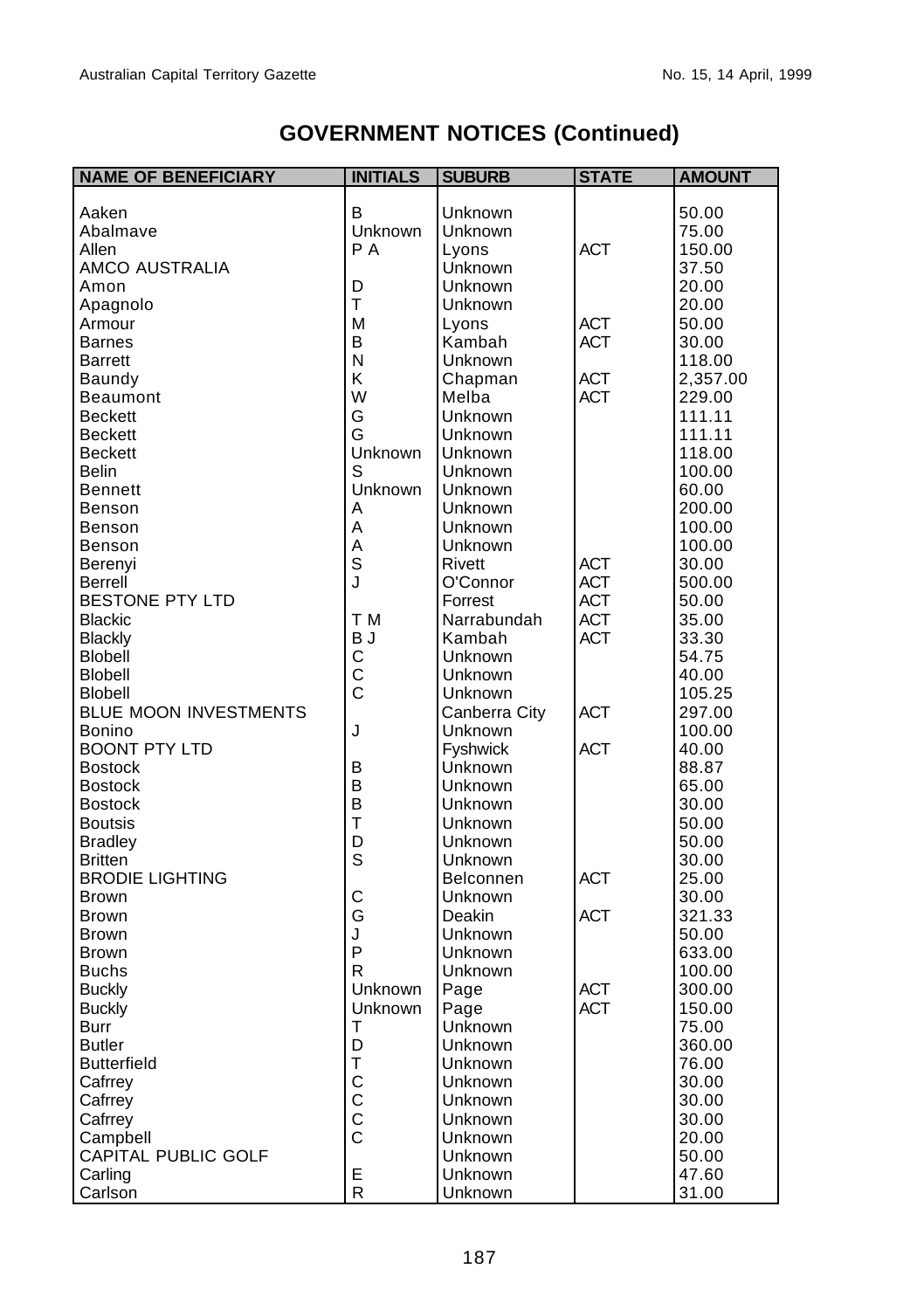| <b>NAME OF BENEFICIARY</b>       | <b>INITIALS</b> | <b>SUBURB</b>   | <b>STATE</b> | <b>AMOUNT</b> |
|----------------------------------|-----------------|-----------------|--------------|---------------|
| Carlson                          | $\mathsf{R}$    | Unknown         |              | 31.00         |
| Chan                             | LYH             | Deakin          | <b>ACT</b>   | 160.00        |
| Chan                             | LYH             | Deakin          | <b>ACT</b>   | 40.00         |
| Christie                         | D               | Unknown         |              | 50.00         |
| Clarke                           | M               | Unknown         |              | 105.00        |
| Colquhon                         | C               | <b>Braddon</b>  | <b>ACT</b>   | 100.00        |
| Constantine                      | D               | Unknown         |              | 180.00        |
| Cook                             | R               | Unknown         |              | 132.00        |
| Cooper                           | D               | Scullin         | <b>ACT</b>   | 71.00         |
| Cooper                           | P               | Unknown         |              | 203.00        |
| Corkey                           | R               | Unknown         |              | 30.00         |
| Crawford                         | D               | Unknown         |              | 20.00         |
| Crimmins                         | A               | Lyons           | <b>ACT</b>   | 100.00        |
| Crimmins                         | A               | Lyons           | <b>ACT</b>   | 20.00         |
| Crimmins                         | T               | Unknown         |              | 450.00        |
| Crimmins                         | $\top$          | Unknown         |              | 207.00        |
| Crouch                           | S               | Canberra City   | <b>ACT</b>   | 600.00        |
| Crutchfield                      | А               | Unknown         |              | 93.00         |
| Cucy                             | Unknown         | Unknown         |              | 30.00         |
| Da Silva                         | P               | Unknown         |              | 25.00         |
| Da Silva                         | P               | Unknown         |              | 25.00         |
| Dalton                           | G               | Unknown         |              | 405.00        |
| Davies                           | D               | Unknown         |              | 20.00         |
| Davis                            | R               | Unknown         |              | 50.00         |
| De Brun                          | HJ              | Kaleen          | <b>ACT</b>   | 155.00        |
| DE JONG INDUSTRIES               |                 | Fyshwick        | <b>ACT</b>   | 25.00         |
| DE JONG INDUSTRIES               |                 | Fyshwick        | <b>ACT</b>   | 20.00         |
| Dean                             | C               | Deakin          | <b>ACT</b>   | 300.00        |
| Dennis                           | D               | Unknown         |              | 20.00         |
| Dennis                           | S               | Phillip         | <b>ACT</b>   | 100.00        |
| DeWilde                          | M               | Unknown         |              | 100.00        |
| DeWilde                          | M               | Unknown         |              | 67.00         |
| <b>DMW LAUNDRETTE</b>            |                 | Unknown         |              | 20.00         |
| Dodd                             | W               | Mawson          | <b>ACT</b>   | 50.00         |
| Dodd                             | W               | Mawson          | <b>ACT</b>   | 50.00         |
| Dodd                             | W               | Mawson          | <b>ACT</b>   | 25.00         |
| Donovan                          | C               | Narrabundah     | <b>ACT</b>   | 220.00        |
| Downey                           | P               | Unknown         |              | 50.00         |
| DUFFS INSULATION SERVICES        |                 | <b>Fyshwick</b> | <b>ACT</b>   | 45.00         |
| Duncan                           | C               | Unknown         |              | 40.00         |
| Duncan                           | Unknown         | Unknown         |              | 110.00        |
| Duncan                           | Unknown         | Unknown         |              | 100.00        |
| Eggleton                         | KT              | Wanniassa       | <b>ACT</b>   | 350.00        |
| Elliot                           | D               | Unknown         |              | 318.70        |
| Elliot                           | D               | Unknown         |              | 53.00         |
| Elliot                           | D               | Unknown         |              | 50.00         |
| Elliot                           | D               | Unknown         |              | 40.00         |
| Elliot                           | D               | Unknown         |              | 20.00         |
| Elliot                           | D               | Unknown         |              | 20.00         |
| Englebert                        | Y               | <b>Unknown</b>  |              | 120.00        |
| <b>ENSIGN TYRES &amp; BRAKES</b> |                 | Phillip         | <b>ACT</b>   | 40.00         |
| <b>EXHAUST</b>                   |                 |                 |              |               |
| Evans                            | G               | Unknown         |              | 21.75         |
| <b>Evans Murphy Phillips</b>     | Unknown         | <b>Unknown</b>  |              | 120.00        |
| Fardell                          | P               | <b>Unknown</b>  |              | 500.00        |
| Fardell                          | P               | Unknown         |              | 500.00        |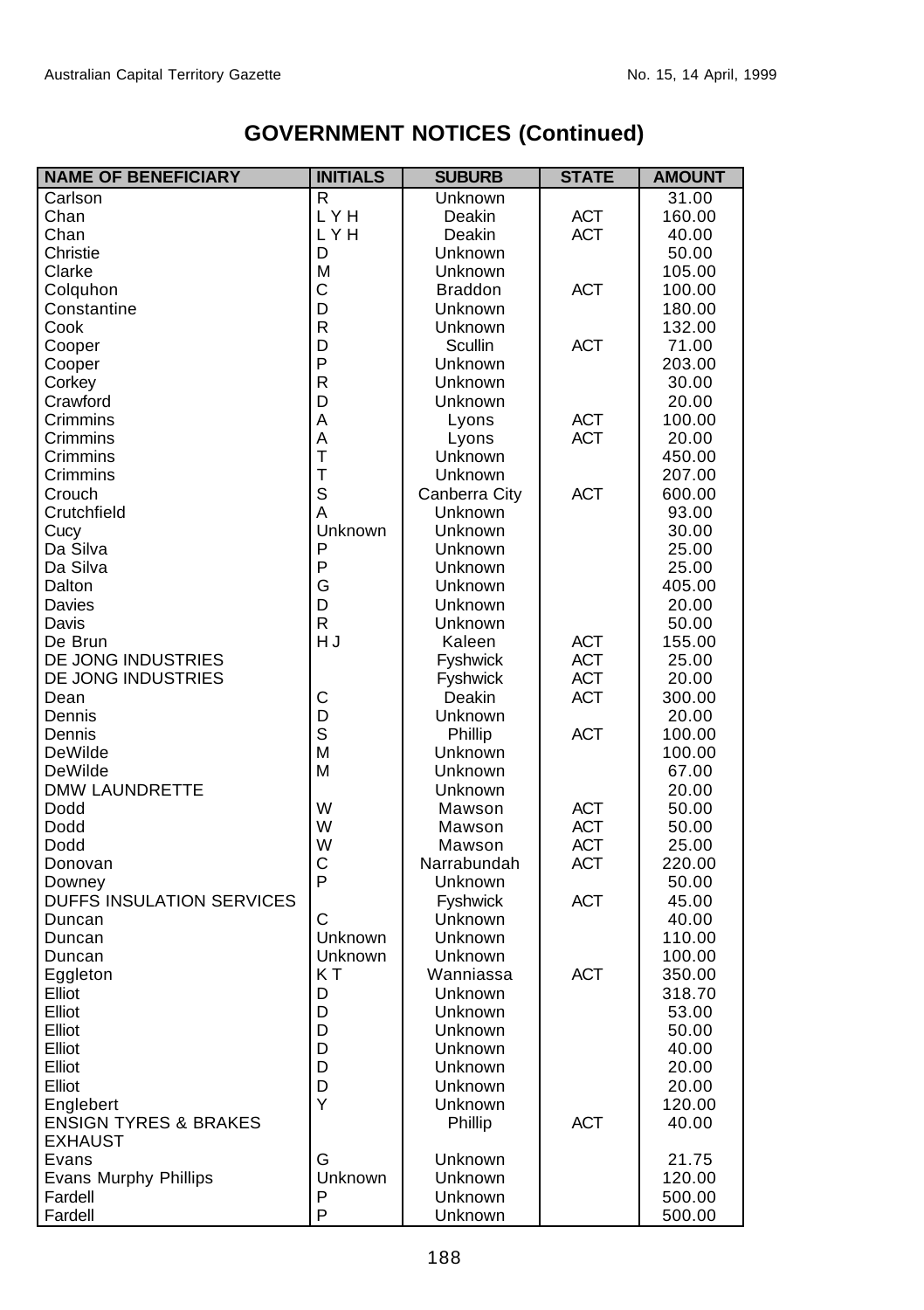| <b>NAME OF BENEFICIARY</b>  | <b>INITIALS</b> | <b>SUBURB</b> | <b>STATE</b> | <b>AMOUNT</b> |
|-----------------------------|-----------------|---------------|--------------|---------------|
| Farrow                      |                 | Unknown       |              | 70.00         |
| Forbes                      | D               | Unknown       |              | 120.00        |
| Forbes                      | D               | Unknown       |              | 87.00         |
| Forbud                      | D               | Unknown       |              | 20.00         |
| Fortry                      | S               | Holder        | <b>ACT</b>   | 20.00         |
| Franklin                    | J               | Ainslie       | <b>ACT</b>   | 40.00         |
| Fraser                      | D               | Unknown       |              | 25.00         |
| Frederichberg               | L               | Unknown       |              | 50.00         |
| Freeman                     | F               | Campbell      | <b>ACT</b>   | 118.98        |
| Freeman                     | R               | Unknown       |              | 25.00         |
| FRIENDLY'S FAST FOOD        |                 | Fyshwick      | <b>ACT</b>   | 41.25         |
| CARAVAN                     |                 |               |              |               |
| Gaespo                      | M               | Unknown       |              | 79.05         |
| Gallens                     | Unknown         | Unknown       |              | 156.97        |
| Gatns                       | D               | Unknown       |              | 1,555.00      |
| Gilbert                     | T               | Corey         | <b>ACT</b>   | 427.50        |
| Giles                       | K               | Unknown       |              | 70.00         |
| Gillespie Jones             | Unknown         | Unknown       |              | 40.00         |
| Gleeson                     | S               | Unknown       |              | 20.00         |
| <b>GLOWBURNS AUTOMOTIVE</b> |                 | Unknown       |              | 132.10        |
| Godshilk                    | Α               | Unknown       |              | 150.00        |
| Goff                        | D               | Unknown       |              | 200.00        |
| Gordon                      | T               | Unknown       |              | 180.00        |
| Graviou                     | B               | Unknown       |              | 50.00         |
| Gray                        | L               | Unknown       |              | 40.00         |
| Green                       | M               | Unknown       |              | 100.00        |
| Greenhaigh                  | D               | Unknown       |              | 95.00         |
| Greentree                   | M               | Kambah        | <b>ACT</b>   | 30.00         |
| Greentree                   | М               | Kambah        | <b>ACT</b>   | 30.00         |
| Greentree                   | М               | Kambah        | <b>ACT</b>   | 30.00         |
| Greentree                   | М               | Kambah        | <b>ACT</b>   | 30.00         |
| Greentree                   | М               | Kambah        | <b>ACT</b>   | 30.00         |
| Greentree                   | М               | Kambah        | <b>ACT</b>   | 25.00         |
| Greentree                   | M               | Kambah        | <b>ACT</b>   | 20.00         |
| Greenwood                   | J               | Unknown       |              | 500.00        |
| Greenwood                   | J               | Unknown       |              | 80.00         |
| Guliver                     | R               | Narrabundah   | <b>ACT</b>   | 300.00        |
| Gunn                        | P <sub>H</sub>  | Unknown       |              | 200.00        |
| Hadley                      | L               | Unknown       |              | 93.85         |
| HAIRPORT UNISEX SALON       |                 | Unknown       |              | 25.00         |
| Hales                       | G               | Unknown       |              | 300.00        |
| Hannaford                   | $\frac{C}{C}$   | Unknown       |              | 40.00         |
| Hannaford                   |                 | Unknown       |              | 24.61         |
| Hannaford                   | $\bar{c}$       | Unknown       |              | 20.00         |
| Hannaford                   | С               | Unknown       |              | 20.00         |
| Harvey                      | L               | Unknown       |              | 60.00         |
| Hatchor                     | A and D         | Unknown       |              | 555.00        |
| Haydon                      | D               | Unknown       |              | 254.00        |
| Heaney                      | W               | Ainslie       | <b>ACT</b>   | 40.00         |
| Hebditch                    | М               | Wanniassa     | <b>ACT</b>   | 165.00        |
| <b>Heddles</b>              | R.              | Unknown       |              | 90.00         |
| Herbert                     | M               | Unknown       |              | 25.00         |
| HERBERT E WATERMAN PTY      |                 | Queanbeyan    | <b>NSW</b>   | 354.17        |
| LTD                         |                 |               |              |               |
| Herleg                      | L               | Unknown       |              | 20.00         |
| Hetherington                | Α               | Unknown       |              | 150.00        |
| Hiew                        | Α               | Melba         | <b>ACT</b>   | 160.00        |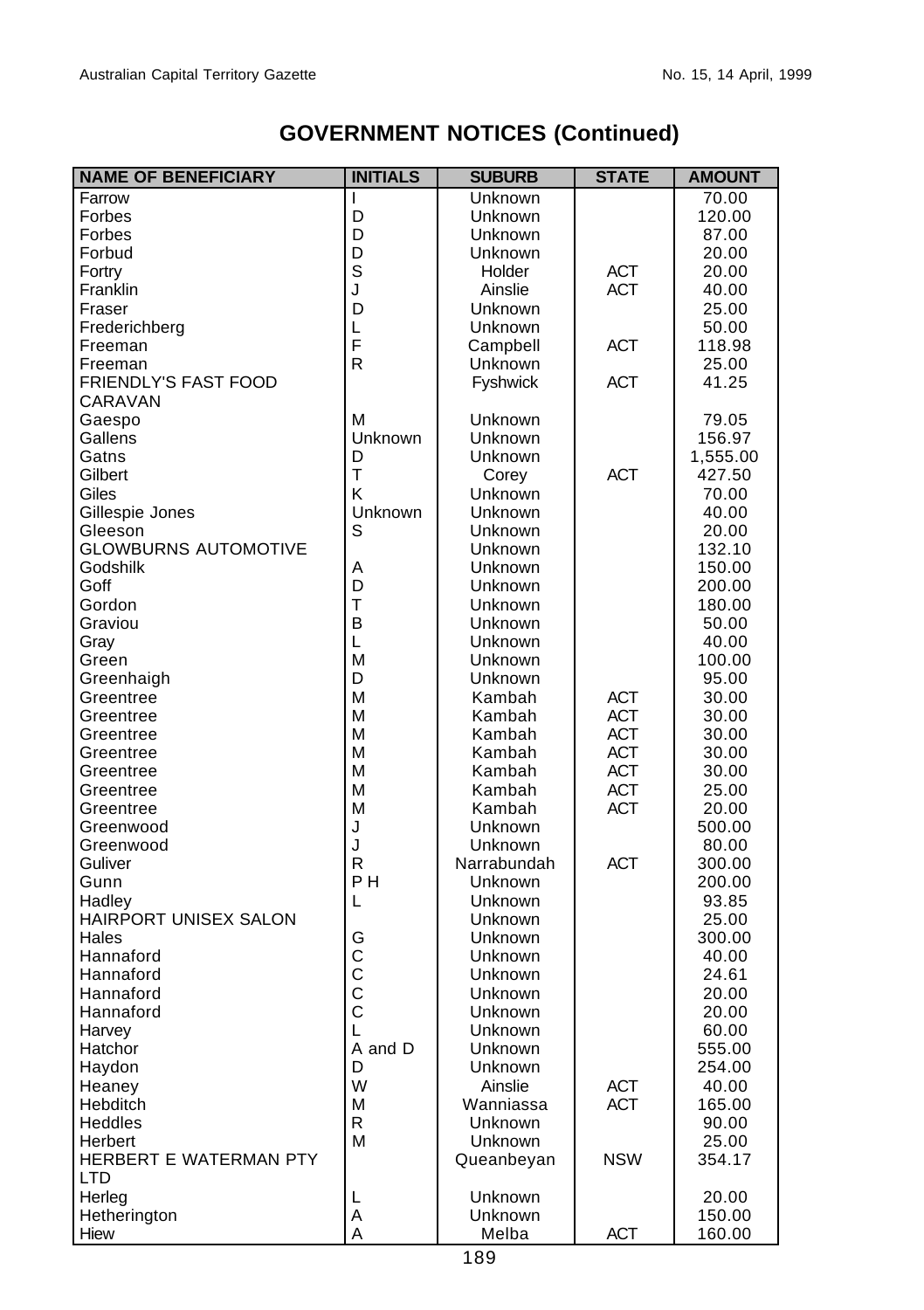| <b>NAME OF BENEFICIARY</b> | <b>INITIALS</b> | <b>SUBURB</b>   | <b>STATE</b>             | <b>AMOUNT</b>   |
|----------------------------|-----------------|-----------------|--------------------------|-----------------|
| Hinton                     | J               | Unknown         |                          | 20.00           |
| Hogg                       | Ė               | <b>Unknown</b>  |                          | 20.00           |
| Holland                    | J               | Chifley         | <b>ACT</b>               | 34.00           |
| Hook                       | G               | Unknown         |                          | 40.00           |
| Hooten                     | F               | Unknown         |                          | 20.00           |
| Hooten                     | G C             | Narrabundah     | <b>ACT</b>               | 50.16           |
| Horne                      | W               | Unknown         |                          | 30.00           |
| Hosking                    | Unknown         | <b>Unknown</b>  |                          | 421.96          |
| Houghton                   | Α               | Unknown         |                          | 300.00          |
| Howard                     | C               | Unknown         |                          | 70.00           |
| Howell                     | C               | Malua Bay       | <b>NSW</b>               | 100.00          |
| Hughes                     | G               | Unknown         |                          | 200.00          |
| Hulse                      | B               | Unknown         |                          | 100.00          |
| Hunter                     | L               | Kingston        | <b>ACT</b>               | 90.00           |
| lanson                     | M               | Unknown         |                          | 60.00           |
| Ingram                     | AF              | Weston          | <b>ACT</b>               | 30.00           |
| <b>INN '88</b>             |                 | Canberra City   | <b>ACT</b>               | 45.00           |
| Irvine                     | T               | Duffy           | <b>ACT</b>               | 50.00           |
| Irvine                     | T               | Duffy           | <b>ACT</b>               | 50.00           |
| Irvine                     | Τ               | Duffy           | <b>ACT</b>               | 50.00           |
| Irvine                     | T               | Duffy           | <b>ACT</b>               | 50.00           |
| Irvine                     | T               | Duffy           | <b>ACT</b>               | 50.00           |
| Irvine                     | Τ               | Duffy           | <b>ACT</b>               | 50.00           |
| Irvine                     | T               | Duffy           | <b>ACT</b>               | 50.00           |
| J Oakley & Co.             |                 | Unknown         |                          | 40.00           |
| Jacko                      | H               | Kambah          | <b>ACT</b>               | 39.35           |
| JEFF EVANS SADDLERY        |                 | Unknown         |                          | 310.00          |
| JOHN BACK C/- OCE          |                 | Fyshwick        | <b>ACT</b>               | 414.00          |
| <b>INDUSTRIES</b>          |                 |                 |                          |                 |
| JOHN BACK C/- OCE          |                 | Fyshwick        | <b>ACT</b>               | 50.00           |
| <b>INDUSTRIES</b>          |                 |                 |                          |                 |
| Johnson                    | R               | Unknown         |                          | 50.00           |
| Johnson                    | T J             | <b>Braddon</b>  | <b>ACT</b>               | 230.00          |
| Johnson                    | T J             | <b>Braddon</b>  | <b>ACT</b>               | 80.00           |
| Johnson                    | T J             | <b>Braddon</b>  | <b>ACT</b>               | 100.00          |
| Johnson                    | T J             | <b>Braddon</b>  | <b>ACT</b>               | 46.00           |
| Johnson                    | T J             | <b>Braddon</b>  | <b>ACT</b>               | 34.00           |
| Kara                       | M               | Weston          | <b>ACT</b>               | 30.00           |
| Kay Rent a Car             |                 | Unknown         |                          | 20.00           |
| Kelly                      | Α<br>P          | Unknown         |                          | 20.00           |
| Kelly                      | P J             | Unknown         |                          | 360.00          |
| Kelly<br>Kennedy           | J               | Melba<br>Mawson | <b>ACT</b><br><b>ACT</b> | 30.00<br>130.00 |
|                            | м               | Unknown         |                          | 24.00           |
| Kennedy<br>Kinkwood        | T               | Unknown         |                          |                 |
| <b>KINTARA PTY LTD</b>     |                 | Canberra City   | <b>ACT</b>               | 20.00<br>250.00 |
| Kirkwood                   | J               | Unknown         |                          | 20.00           |
| Klotz                      | P               | Gowrie          | <b>ACT</b>               | 100.00          |
| Kruska                     | M               | Unknown         |                          | 150.00          |
| Kurzwell                   | A               | Turner          | <b>ACT</b>               | 115.00          |
| <b>LANFEN PTY LTD</b>      |                 | Macquarie       | <b>ACT</b>               | 50.00           |
| Lawrence                   | J               | Unknown         |                          | 24.00           |
| Le Nevez                   | IJ              | Kambah          | <b>ACT</b>               | 406.00          |
| Lee                        | Α               | Yarralumla      | <b>ACT</b>               | 35.21           |
| Lemire                     | D               | Chifley         | ACT                      | 30.00           |
| Lemire                     | D               | Chifley         | <b>ACT</b>               | 25.00           |
| Lemire                     | D               | Chifley         | <b>ACT</b>               | 25.00           |
|                            |                 |                 |                          |                 |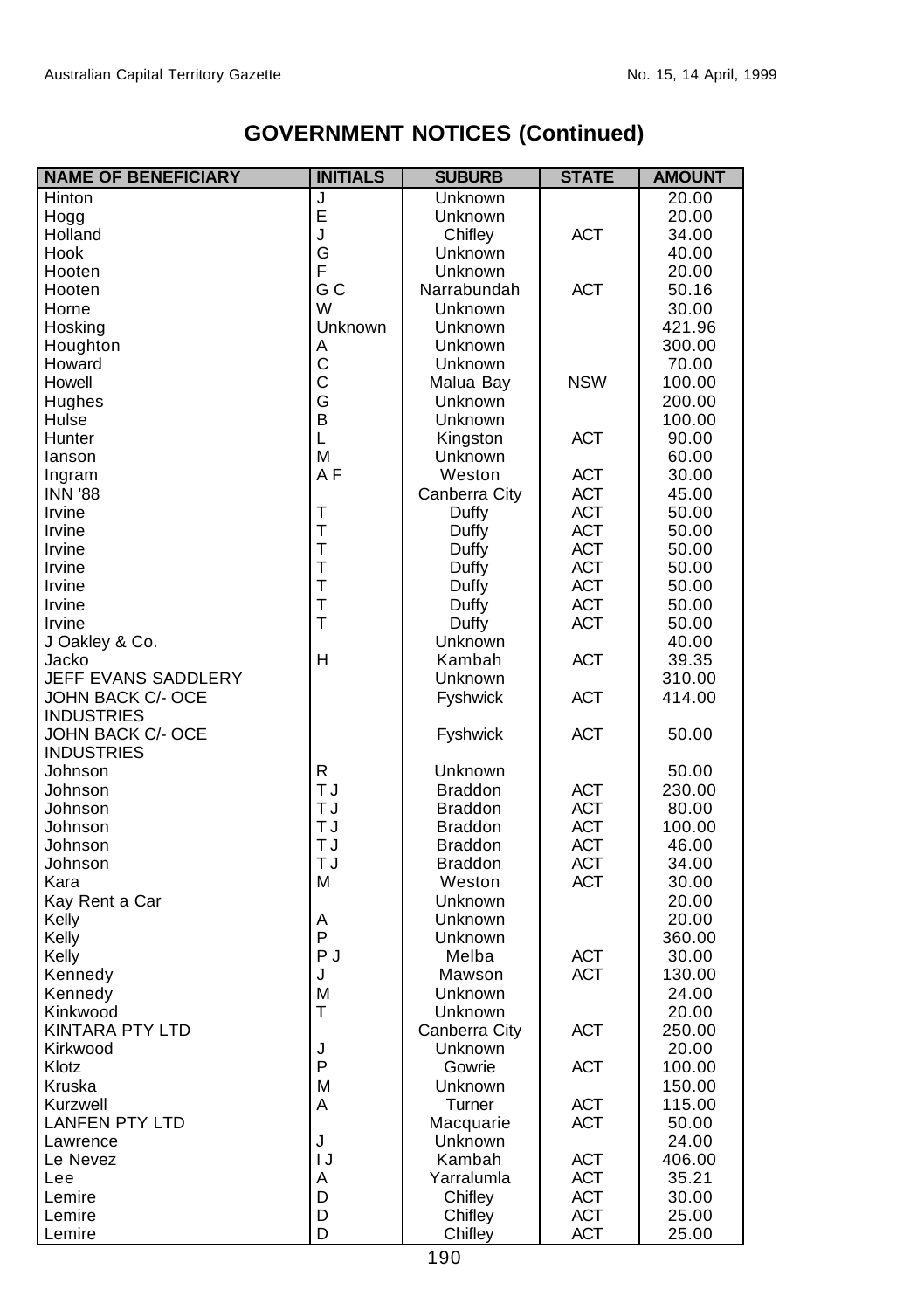| <b>NAME OF BENEFICIARY</b> | <b>INITIALS</b> | <b>SUBURB</b>  | <b>STATE</b> | <b>AMOUNT</b> |
|----------------------------|-----------------|----------------|--------------|---------------|
| Lemire                     | $\overline{D}$  | Chifley        | <b>ACT</b>   | 20.00         |
| Lemire                     | D               | Chifley        | <b>ACT</b>   | 20.00         |
| Lustri                     | R               | Oxley          | <b>ACT</b>   | 300.00        |
| Mackinnon                  | N               | Unknown        |              | 468.00        |
| Mackney                    | L               | <b>Braddon</b> | <b>ACT</b>   | 650.00        |
| Magowan                    | J               | Chapman        | <b>ACT</b>   | 234.00        |
| Marshall                   | S J             | Griffith       | <b>ACT</b>   | 102.50        |
| Marshall                   | T               | Unknown        |              | 40.00         |
| Martin & Banker            | Unknown         | Unknown        |              | 40.00         |
| Marton                     | D               | Lyons          | <b>ACT</b>   | 225.00        |
| Marxsen                    | N               | Rivett         | <b>ACT</b>   | 250.00        |
| Matey                      | S               | Unknown        |              | 35.00         |
| Matheson                   | D               | Unknown        |              | 50.00         |
| Matheson                   | D               | Unknown        |              | 50.00         |
| Matheson                   | D               | Unknown        |              | 50.00         |
| Matheson                   | D               | Unknown        |              | 50.00         |
| Maund                      | D               | Unknown        |              | 80.00         |
| Maund                      | D               | Unknown        |              | 80.00         |
| Maund                      | D               | Unknown        |              | 400.00        |
| Maund                      | D               | Unknown        |              | 160.00        |
| Maund                      | D               | Unknown        |              | 84.00         |
| Maund                      | D               | Unknown        |              | 84.00         |
| Maund                      | D               | Unknown        |              |               |
|                            |                 |                |              | 80.00         |
| Maund                      | D<br>D          | Unknown        |              | 80.00         |
| Maund                      |                 | Unknown        |              | 80.00         |
| Maund                      | D               | Unknown        |              | 80.00         |
| Maund                      | D               | Unknown        |              | 80.00         |
| Maund                      | D               | Unknown        |              | 80.00         |
| Maund                      | D               | Unknown        |              | 80.00         |
| Maund                      | D               | Unknown        |              | 80.00         |
| Maund                      | D <sub>M</sub>  | Unknown        |              | 560.00        |
| Maynard                    | N               | Gundaroo       | <b>NSW</b>   | 100.00        |
| Maynard                    | N               | Gundaroo       | <b>NSW</b>   | 70.00         |
| McCann                     | B               | Unknown        |              | 40.03         |
| McCarthy                   | M               | Unknown        |              | 56.57         |
| McDonald                   | Α               | Unknown        |              | 20.00         |
| McDonald                   | Α               | Unknown        |              | 20.00         |
| McGuire                    | $\mathsf{C}$    | Auckland       | <b>New</b>   | 50.00         |
|                            |                 |                | Zealand      |               |
| McIlvenny                  | P               | Unknown        |              | 60.00         |
| McIntosh                   | C               | Unknown        |              | 80.00         |
| McKenzie                   | J               | Unknown        |              | 100.00        |
| McKenzie                   | J               | Unknown        |              | 50.00         |
| McLean                     | G               | Unknown        |              | 150.00        |
| McMahon                    | D               | Kaleen         | <b>ACT</b>   | 176.10        |
| McPhail                    | J               | Unknown        |              | 245.00        |
| Meyers                     | J               | Campbell       | <b>ACT</b>   | 55.00         |
| Meyers                     | J               | Campbell       | <b>ACT</b>   | 40.00         |
| Meyers                     | J               | Campbell       | <b>ACT</b>   | 40.00         |
| Miletus Pty Ltd            |                 | Unknown        |              | 40.00         |
| Misson                     | P               | Pearce         | <b>ACT</b>   | 20.00         |
| Misson                     | P               | Pearce         | <b>ACT</b>   | 40.00         |
| Misson                     | P               | Pearce         | <b>ACT</b>   | 20.00         |
| Misson                     | P               | Pearce         | <b>ACT</b>   | 20.00         |
| Misson                     | P               | <b>Unknown</b> |              | 50.00         |
| Mitchell                   | T               | Gunghalin      | <b>ACT</b>   | 80.00         |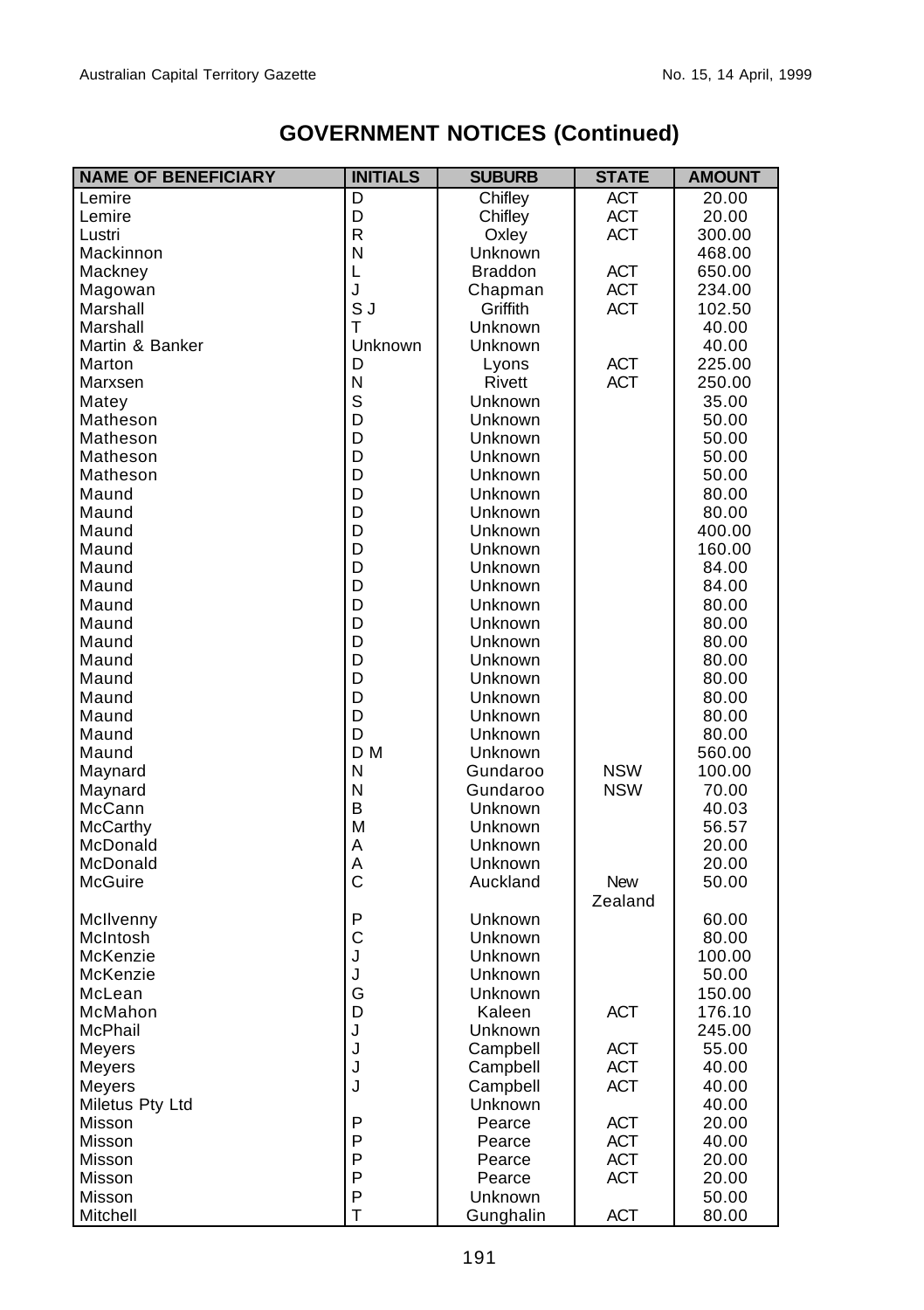| <b>NAME OF BENEFICIARY</b> | <b>INITIALS</b>         | <b>SUBURB</b>  | <b>STATE</b> | <b>AMOUNT</b>   |
|----------------------------|-------------------------|----------------|--------------|-----------------|
| Mitchell                   | T                       | Gunghalin      | ACT          | 40.00           |
| Mitchell                   | T                       | Gunghalin      | <b>ACT</b>   | 40.00           |
| Monaghan                   | R                       | Chifley        | <b>ACT</b>   | 50.00           |
| Moore                      | G                       | Unknown        |              | 50.00           |
| <b>Morris</b>              | S                       | Unknown        |              | 40.00           |
| Morris                     | $\overline{\mathsf{T}}$ | Unknown        |              | 250.00          |
| Morrison                   | P                       | Unknown        |              | 50.00           |
| Morton                     | C                       | Unknown        |              | 40.00           |
| Morton                     | $\mathsf{C}$            | Unknown        |              | 40.00           |
| Morton                     | $\mathsf{C}$            | Unknown        |              | 40.00           |
| Morton                     | $\bar{c}$               | Unknown        |              | 40.00           |
| Morton                     | $\bar{c}$               | Unknown        |              | 20.00           |
| Morton                     | C                       | Unknown        |              | 20.00           |
| <b>Mullin</b>              | <b>PF</b>               | Unknown        |              | 234.00          |
| <b>Mullins</b>             | P                       | Unknown        |              | 30.00           |
| Murphy                     | E<br>S                  | Unknown        |              | 50.00           |
| Murray                     |                         | Waramanga      | <b>ACT</b>   | 20.00           |
| Murray                     | $\bar{\mathbf{s}}$      | Waramanga      | <b>ACT</b>   | 20.00           |
| Myers                      | J                       | Campbell       | <b>ACT</b>   | 20.00           |
| N.A.B. GARNISHEE           |                         | <b>Unknown</b> |              | 38.61           |
| Napper                     | C                       | Unknown        |              | 50.00           |
| NATIONAL GENERAL           |                         | Unknown        |              | 150.00          |
| NATIONAL GENERAL           |                         | Unknown        |              | 150.00          |
| NATIONAL GENERAL           |                         | Unknown        |              | 53.00           |
| Nee                        | G L                     | Monash         | <b>ACT</b>   | 200.00          |
| <b>Ness</b>                | D and S                 | Fisher         | <b>ACT</b>   | 145.21          |
| Nohouki                    | F                       | Unknown        |              | 22.00           |
| Noonan                     | G                       | Unknown        |              | 36.67           |
| O'Brien                    | M                       | Unknown        |              | 30.00           |
| O'Connell                  | J A                     | Unknown        |              | 20.00           |
| O'Connell                  | J A                     | Unknown        |              | 20.00           |
| O'Connell                  | J A                     | Unknown        |              | 20.00           |
| O'Leary                    | D                       | Queanbeyan     | <b>NSW</b>   | 60.00           |
| Osman                      | W                       | Macgregor      | <b>ACT</b>   | 57.50           |
| PACU                       |                         | Unknown        |              | 100.00          |
| Page                       | E                       | Queanbeyan     | <b>NSW</b>   | 150.00          |
| Page                       | $\bar{E}$               | Queanbeyan     | <b>NSW</b>   | 60.15           |
|                            | Ē                       | Queanbeyan     | <b>NSW</b>   | 30.00           |
| Page                       | E                       | Queanbeyan     | <b>NSW</b>   | 20.00           |
| Page                       | P                       | Florey         | <b>ACT</b>   | 125.00          |
| Pang                       | G                       | Unknown        |              |                 |
| Pangakis<br>Parkinson      | Α                       | Unknown        |              | 20.00<br>210.00 |
|                            | A                       |                |              |                 |
| Patterson                  | T                       | Unknown        |              | 100.00          |
| Payan                      |                         | Unknown        |              | 50.00           |
| Payen                      | М                       | Duffy          | <b>ACT</b>   | 100.00          |
| Payne                      | C J                     | Unknown        |              | 100.00          |
| Peters                     | B                       | Unknown        |              | 300.00          |
| Peters                     | В                       | Unknown        |              | 50.00           |
| Peters                     | B                       | Unknown        |              | 50.00           |
| Phillip Taylor             |                         | Sydney         | <b>NSW</b>   | 1,877.00        |
| Phillips                   | R                       | Unknown        |              | 50.00           |
| Pierce                     | W                       | Unknown        |              | 80.00           |
| Pollard                    | Κ                       | Unknown        |              | 20.00           |
| Quade                      | Α                       | Chifley        | <b>ACT</b>   | 30.00           |
| Quinn                      | D                       | Fisher         | <b>ACT</b>   | 262.00          |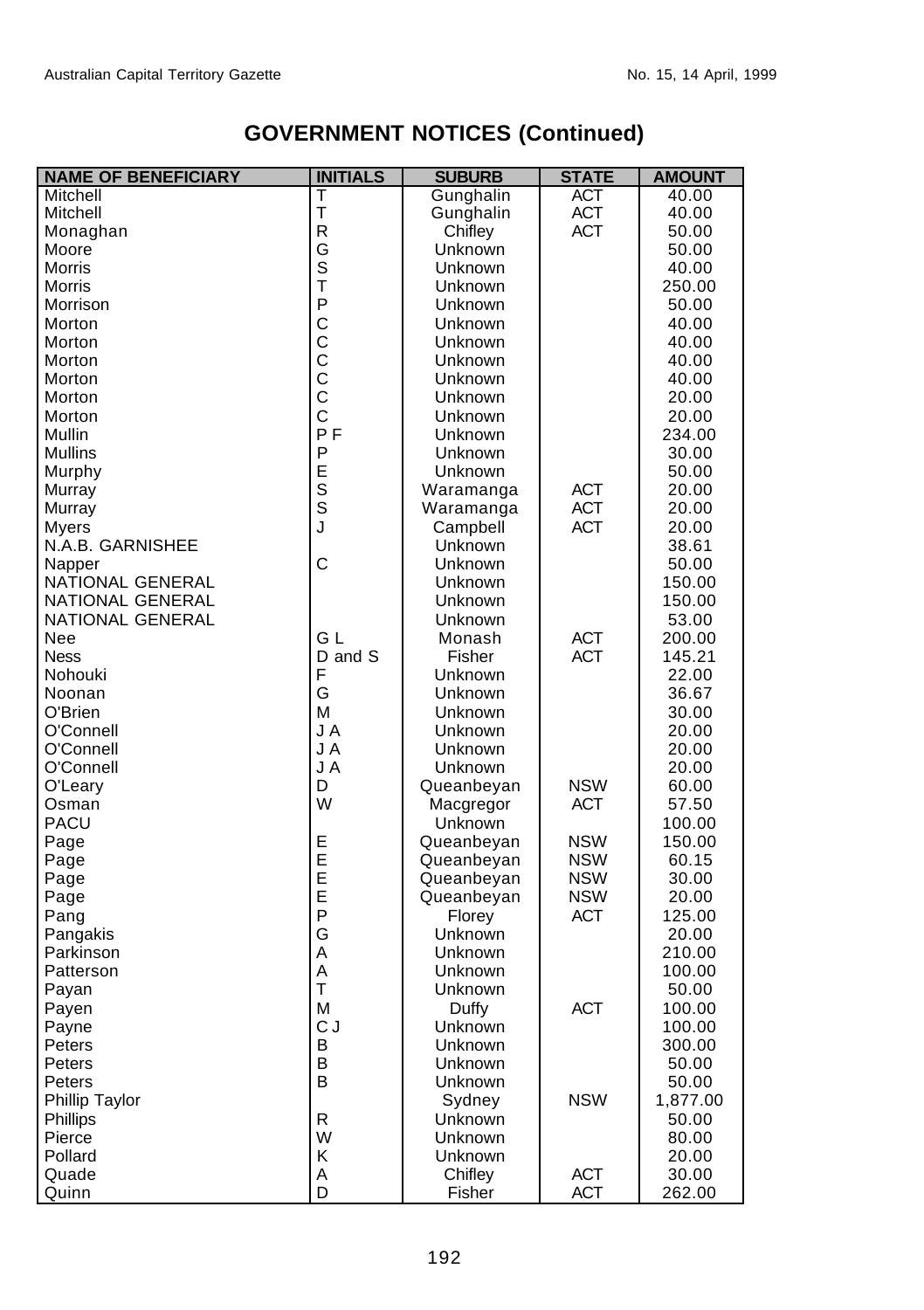| <b>NAME OF BENEFICIARY</b>     | <b>INITIALS</b> | <b>SUBURB</b>  | <b>STATE</b> | <b>AMOUNT</b> |
|--------------------------------|-----------------|----------------|--------------|---------------|
| Ramsey                         | R J             | Florey         | <b>ACT</b>   | 140.00        |
| Ramsey                         | R J             | Florey         | <b>ACT</b>   | 70.00         |
| Read                           | G               | Unknown        |              | 150.00        |
| REGAL REAL ESTATE              |                 | Canberra City  | <b>ACT</b>   | 50.00         |
| Reid                           | M               | Unknown        |              | 120.00        |
| <b>RESOURCE PROMOTIONS PTY</b> |                 | Narrabundah    | <b>ACT</b>   | 100.00        |
| LTD                            |                 |                |              |               |
| <b>Richards</b>                | Κ               | Unknown        |              | 100.06        |
| Roberts                        | $\mathbf S$     | Unknown        |              | 100.00        |
| Robertson                      | A               | Hawker         | <b>ACT</b>   | 20.00         |
| Rogers                         | Г               | Unknown        |              | 20.61         |
| Rogers                         | L               | Unknown        |              | 20.00         |
| Ronnano & Vard                 | Unknown         | Unknown        |              | 40.00         |
| Rossitt                        | A               | Kaleen         | <b>ACT</b>   | 50.00         |
| Roughley                       | G               | Unknown        |              | 20.00         |
| Rypryon                        | A               | Unknown        |              | 20.00         |
| Sacki                          | P               | Unknown        |              | 100.00        |
| Saillard                       | T               | Unknown        |              | 54.40         |
| Selvation                      | $\mathsf{R}$    | Unknown        |              | 50.00         |
| Serrin P/L                     |                 | Unknown        |              | 50.00         |
| Shepard                        | W               | Reid           | <b>ACT</b>   | 80.00         |
| Shepard                        | W               | Reid           | <b>ACT</b>   | 30.00         |
| Simlo                          | B               | Lyons          | <b>ACT</b>   | 36.00         |
| <b>SLY &amp; RUSSELL</b>       |                 | Unknown        |              | 40.00         |
| Smith                          | J               | Unknown        |              | 60.00         |
| Smith                          | L               | Unknown        |              | 20.00         |
| Smith                          | Unknown         | Unknown        |              | 95.00         |
| Snape                          | A               | Unknown        |              | 21.00         |
| SOHIEL SPIROS AHADIZAD         | Unknown         | Unknown        |              | 28.00         |
| Spence                         | $\mathsf{R}$    | Holder         | <b>ACT</b>   | 30.00         |
| Stanford                       | A               | Hawker         | <b>ACT</b>   | 500.00        |
| Stanley                        | G               | Kingston       | <b>ACT</b>   | 80.00         |
| Stanley                        | M               | Unknown        |              | 300.00        |
| Stefanic                       | D               | Unknown        |              | 45.00         |
| <b>Sterns</b>                  | S               | Unknown        |              | 100.00        |
| Stone                          | A               | Unknown        |              | 120.00        |
| Stone                          | N               | Unknown        |              | 40.00         |
| Swan                           | Κ               | Unknown        |              | 20.00         |
| Swan                           | S               | Kambah         | <b>ACT</b>   | 60.00         |
| Swanson                        | D               | Hackett        | <b>ACT</b>   | 50.00         |
| <b>TAVAPERK PTY LTD</b>        |                 | Unknown        |              | 98.07         |
| <b>TDP PROMOTIONS</b>          |                 | Fyshwick       | <b>ACT</b>   | 571.00        |
| <b>TDP PROMOTIONS</b>          |                 | Fyshwick       | <b>ACT</b>   | 168.00        |
| Tebbutt                        | M               | Unknown        |              | 30.00         |
| Theale                         | P               | Unknown        |              | 100.00        |
| Tierney                        | $\mathsf S$     | Wanniassa      | <b>ACT</b>   | 30.00         |
| Tomlinson                      | $\mathsf{C}$    | Chisholm       | <b>ACT</b>   | 50.00         |
| <b>TOYWORLD</b>                |                 | Phillip        | <b>ACT</b>   | 30.00         |
| <b>TRAIKABLE PTY LTD</b>       |                 | Gowrie         | <b>ACT</b>   | 200.00        |
| Tran                           | T <sub>N</sub>  | Turner         | <b>ACT</b>   | 100.00        |
| <b>Travers</b>                 | N               | <b>Unknown</b> |              | 30.00         |
| Trethavan                      | Unknown         | Unknown        |              | 36.87         |
| Trethowan                      | С               | Chapman        | <b>ACT</b>   | 95.13         |
| Tsakmaklo                      | $\mathsf S$     | <b>Unknown</b> |              | 100.00        |
| Tuthill                        | G               | Unknown        |              | 30.00         |
| Tyrell                         | KP              | Campbell       | <b>ACT</b>   | 31.20         |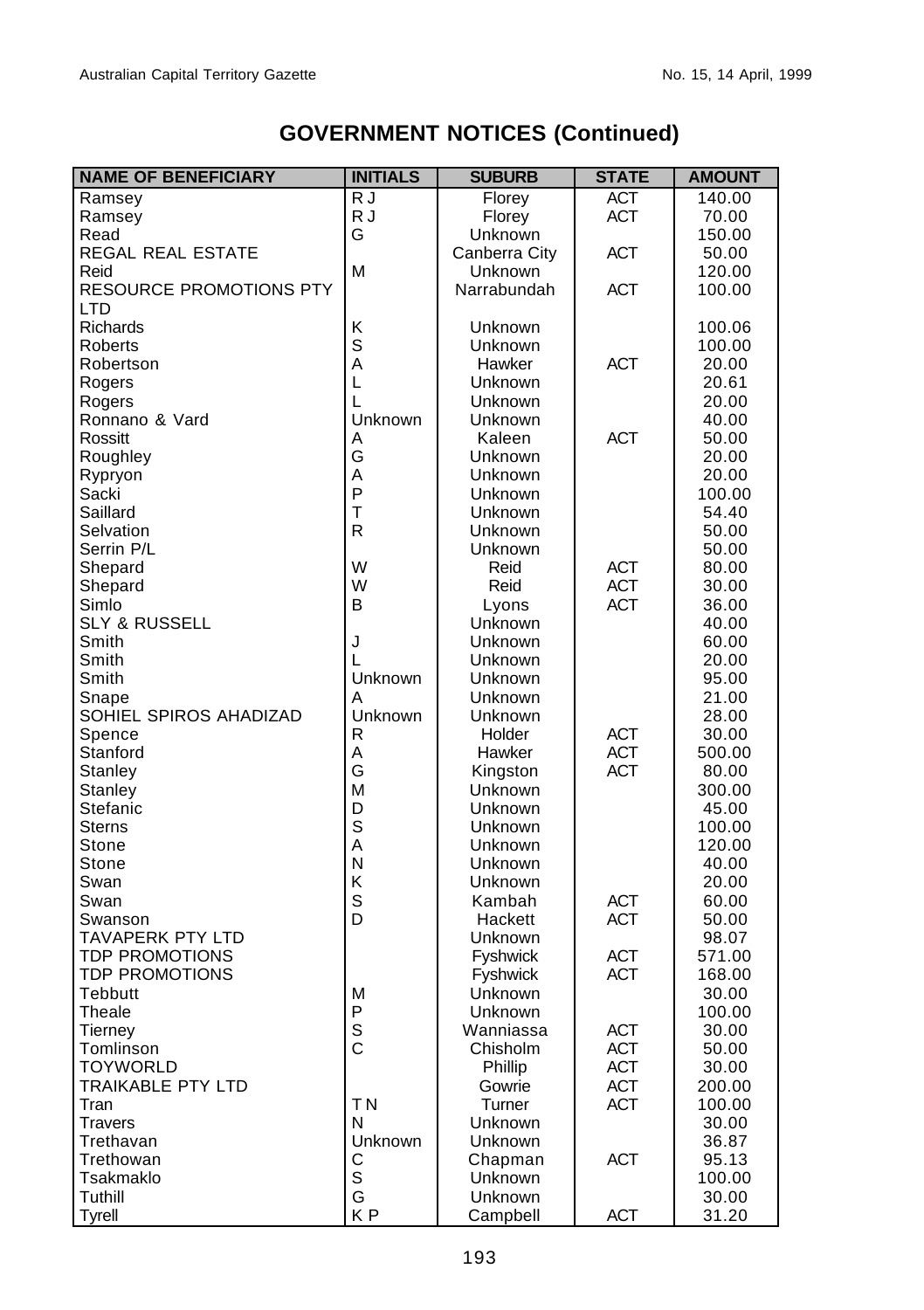| <b>NAME OF BENEFICIARY</b> | <b>INITIALS</b> | <b>SUBURB</b>        | <b>STATE</b> | <b>AMOUNT</b> |
|----------------------------|-----------------|----------------------|--------------|---------------|
| Vallconds                  | Unknown         | Unknown              |              | 44.00         |
| Van Liessum                | D <sub>P</sub>  | Unknown              |              | 40.00         |
| Vanhala                    | H               | Unknown              |              | 150.00        |
| Velstra                    | E               | Higgins              | <b>ACT</b>   | 140.00        |
| <b>W D EARLY HOLDEN</b>    |                 | <b>Fyshwick</b>      | <b>ACT</b>   | 375.00        |
| Walters                    | A               | Yarralumla           | <b>ACT</b>   | 65.00         |
| <b>WALTONS STORES LTD</b>  |                 | Canberra City        | <b>ACT</b>   | 20.00         |
| Wards                      | Unknown         | Unknown              |              | 70.00         |
| Warren                     | L               | Unknown              |              | 100.00        |
| Washington                 | S               | Narrabundah          | <b>ACT</b>   | 50.00         |
| Waynants                   | Unknown         | <b>ACT</b><br>Kambah |              | 150.00        |
| Waynants                   | Unknown         | <b>ACT</b><br>Kambah |              | 40.00         |
| Waynants                   | Unknown         | <b>ACT</b><br>Kambah |              | 40.00         |
| Waynants                   | Unknown         | <b>ACT</b><br>Kambah |              | 40.00         |
| Waynants                   | Unknown         | <b>ACT</b><br>Kambah |              | 40.00         |
| Waynants                   | Unknown         | Kambah               | <b>ACT</b>   | 20.00         |
| Weis                       | R               | Unknown              |              | 25.00         |
| Wennerbon                  | $\mathsf{C}$    | Unknown              |              | 20.00         |
| Wennerbon                  | $\mathsf{C}$    | Unknown              |              | 20.00         |
| Wennerbon                  | C               | Unknown              |              | 20.00         |
| Wennerbon                  | $\bar{c}$       | Unknown              |              | 20.00         |
| Wennerbon                  | $\mathsf{C}$    | Unknown              |              | 20.00         |
| Wennerbon                  | $\mathsf{C}$    | Unknown              |              | 20.00         |
| West                       | G               | Unknown              |              | 25.00         |
| Whels                      | A               | Unknown              |              | 20.00         |
| Wild                       | G               | Unknown              |              | 54.00         |
| Williams                   | $\overline{1}$  | Unknown              |              | 100.00        |
| Wilson                     | K               | Unknown              |              | 170.00        |
| Witheford                  | M               | Unknown              |              | 342.80        |
| <b>WOOLWORTHS LTD</b>      |                 | Sydney               | <b>NSW</b>   | 25.00         |
| Zhang                      | XH              | Unknown              |              | 75.00         |
| Zopovac                    | $\mathsf{R}$    | Yarralumla           | <b>ACT</b>   | 65.00         |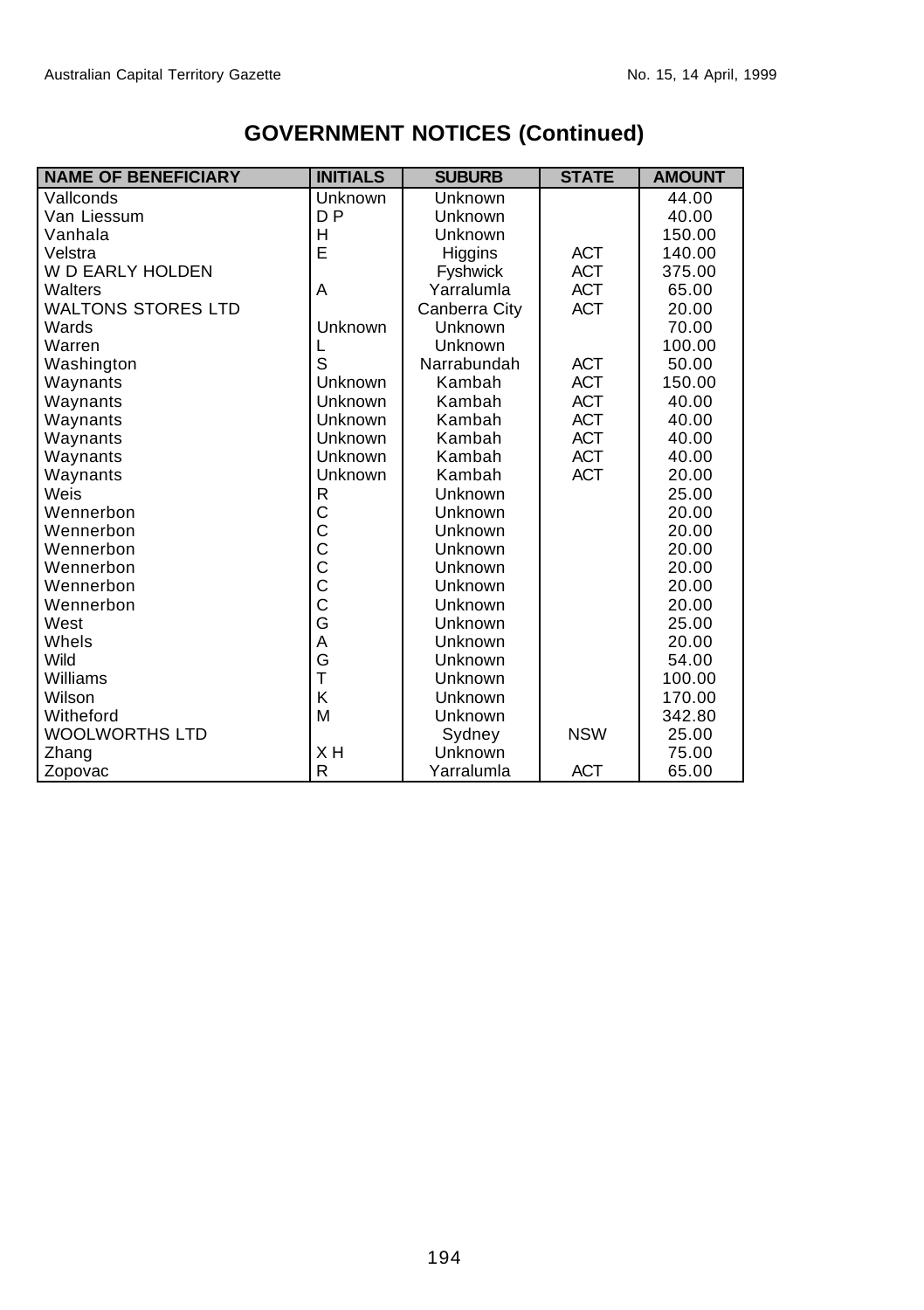#### DEPARTMENT OF URBAN SERVICES

#### ENVIRONMENT ACT, ENVIRONMENT PROTECTION

#### AUSTRALIAN CAPITAL TERRITORY

#### ENVIRONMENT PROTECTION ACT 1997

#### APPLICATION FOR ENVIRONMENTAL AUTHORISATION

Notice is hereby given that under Section 48 of the Environment Protection Act 1997, applications for environmental authorisations to conduct activities have been received from the organisations below.

\_\_\_\_\_\_\_\_\_\_\_\_\_\_\_\_\_\_\_\_\_\_\_\_\_\_\_\_\_\_\_\_\_\_\_\_\_\_\_\_\_\_\_\_\_\_\_\_\_\_\_\_\_\_\_\_\_\_\_\_\_\_\_\_\_\_\_\_\_\_\_\_

| Organisation                    | <b>Brief Description</b><br>Of Activity | Location                                        |  |
|---------------------------------|-----------------------------------------|-------------------------------------------------|--|
| <b>Bruce Operations Pty Ltd</b> | <b>Outdoor Concerts</b>                 | <b>Bruce Outdoor</b><br>Stadium<br><b>Bruce</b> |  |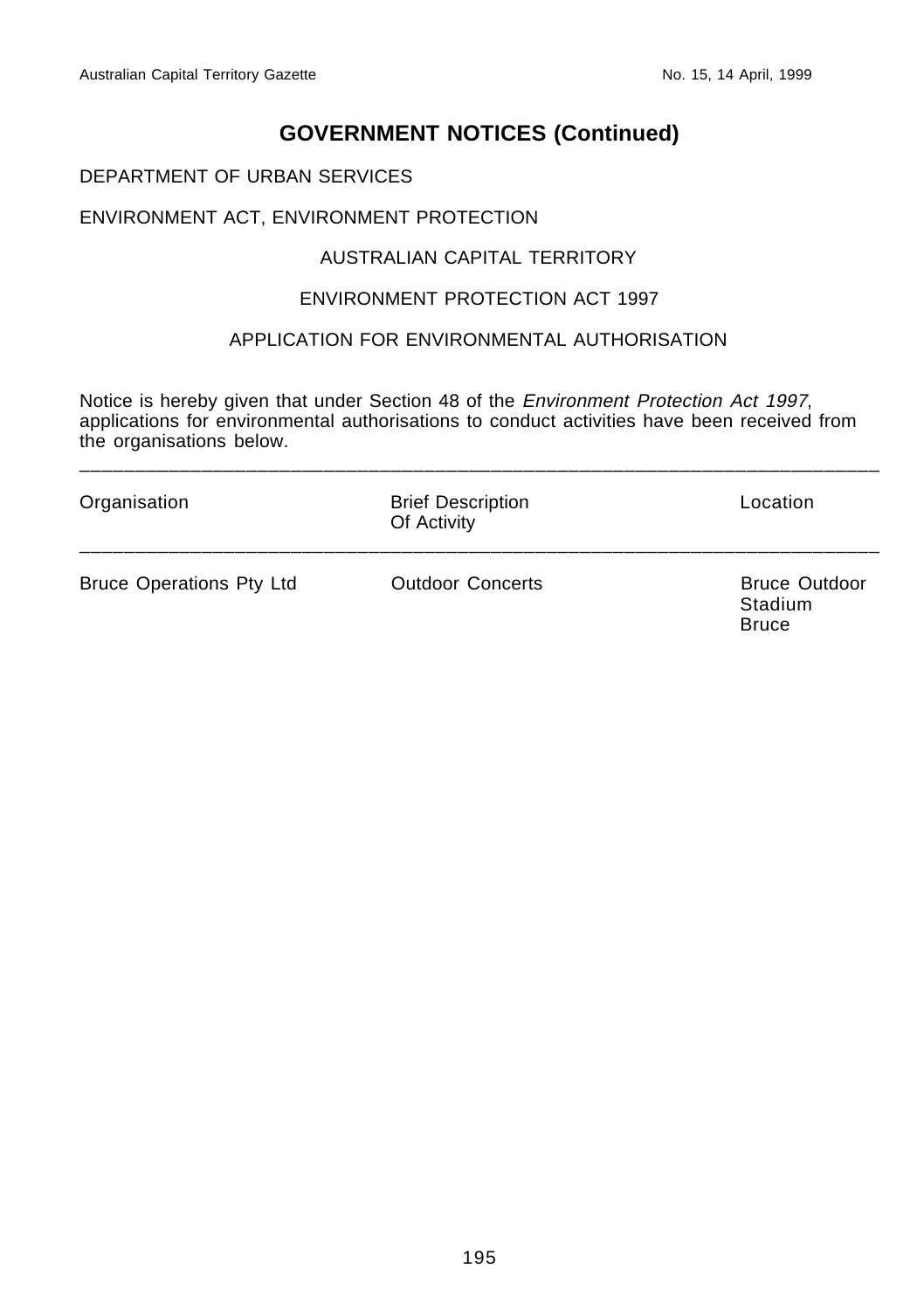# **INVITATION TO TENDER, QUOTE OR REGISTER INTEREST**

| <b>PROVISION OF TOPSOIL ON BEHALF OF</b><br><b>CITYSCAPE SERVICES</b>                                                                                                                                                                                                                                                                                                                                                                                                         | Documents for the above three tenders are<br>available from:                                                                                  |  |  |
|-------------------------------------------------------------------------------------------------------------------------------------------------------------------------------------------------------------------------------------------------------------------------------------------------------------------------------------------------------------------------------------------------------------------------------------------------------------------------------|-----------------------------------------------------------------------------------------------------------------------------------------------|--|--|
| Tender No: T99024                                                                                                                                                                                                                                                                                                                                                                                                                                                             | <b>ACT Contracts and Purchasing</b><br>Level 4, Macarthur House                                                                               |  |  |
| Supply and delivery of T, A and B type topsoils<br>for a 3 year period with options to extend for a<br>further two years                                                                                                                                                                                                                                                                                                                                                      | 12 Wattle Street, Lyneham ACT<br>2602<br>Ph:<br>02 6207 5542<br>Fax:<br>02 6207 5543                                                          |  |  |
| Closing date: 29 April 1999 Fee: \$25                                                                                                                                                                                                                                                                                                                                                                                                                                         | CONSTRUCTION IN WATSON OF TWO OLDER                                                                                                           |  |  |
| <b>Technical enquiries:</b><br><b>Barry Sumner</b><br>02 6207 2934<br>Ph:                                                                                                                                                                                                                                                                                                                                                                                                     | PERSONS ACCOMODATION UNIT'S AT BLOCK<br>3 SECTION 6 AND TWO GARDEN FLATS AT<br>BLOCK 37 SECTION 16                                            |  |  |
| <b>PROVISION OF FENCING SERVICES ON</b><br><b>BEHALF OF CITYSCAPE SERVICES</b>                                                                                                                                                                                                                                                                                                                                                                                                | Project No: 46.3470.12<br><b>Pre-qualification: CR-0.5 or better</b>                                                                          |  |  |
| Tender No: T99025                                                                                                                                                                                                                                                                                                                                                                                                                                                             | <b>Closing date: 22 April 1999</b><br>Deposit: \$100                                                                                          |  |  |
| Supply & erection of various fences, log barriers &<br>bollards for a 3 year period, with options to extend<br>for a further two years                                                                                                                                                                                                                                                                                                                                        | Technical enquiries:<br><b>Stuart Davies</b><br>Ph:<br>02 6295 3311                                                                           |  |  |
| Closing date: 29 April 1999 Fee: \$25                                                                                                                                                                                                                                                                                                                                                                                                                                         | Documents for the above tender are available<br>from:                                                                                         |  |  |
| <b>Technical enquiries:</b><br><b>Barry Sumner</b><br>02 6207 2934<br>Ph:<br>OPEN SPACE HORTICULTURAL AND ASSET<br><b>MAINTENANCE AND CLEANING SERVICES OF</b>                                                                                                                                                                                                                                                                                                                | <b>Freeman Leeson Architects Pty</b><br>Limited<br>3-28 Bougainville Street<br>Manuka ACT 2603<br>Ph:<br>02 6295 3311<br>Fax:<br>02 6295 6430 |  |  |
| <b>PART OF THE MURRUMBIDGEE RIVER</b><br><b>DISTRICT</b><br>Tender No: T99033                                                                                                                                                                                                                                                                                                                                                                                                 | The above tenders close at 2.00pm local<br>(Canberra) time and should be placed in the ACT<br>Contracts and Purchasing Tender Box, Level 4,   |  |  |
| The part of the Murrumbidgee River District will be<br>Tharwa Bridge precinct, Point Hut, Pine Island and                                                                                                                                                                                                                                                                                                                                                                     | Macarthur House, 12 Wattle Street, Lyneham.<br>Tender Box facsimile (02) 6207 5460. Late<br>tenders will not be considered.                   |  |  |
| Kambah Pool recreation areas. The services<br>required include: horticultural maintenance,<br>disease and weed control, litter and rubbish<br>removal and asset cleaning and maintenance.<br>A compulsory information session including site<br>inspection has been scheduled for Monday, 19<br>April 1999 commencing at 8:30am. Tenderers<br>are to register their attendance with the technical<br>officer named below by no later than 4:00pm,<br>Thursday, 15 April 1999. | HOTLINE: Sub-contractors with payment<br>problems on ACT Government construction<br>projects are invited to phone (02) 6207 5549.             |  |  |
| Fee: \$50.00<br>Closing date: 6 May 1999                                                                                                                                                                                                                                                                                                                                                                                                                                      |                                                                                                                                               |  |  |
| <b>Technical enquiries:</b><br><b>Bill Kearney</b><br>Ph:<br>02 6207 2202                                                                                                                                                                                                                                                                                                                                                                                                     |                                                                                                                                               |  |  |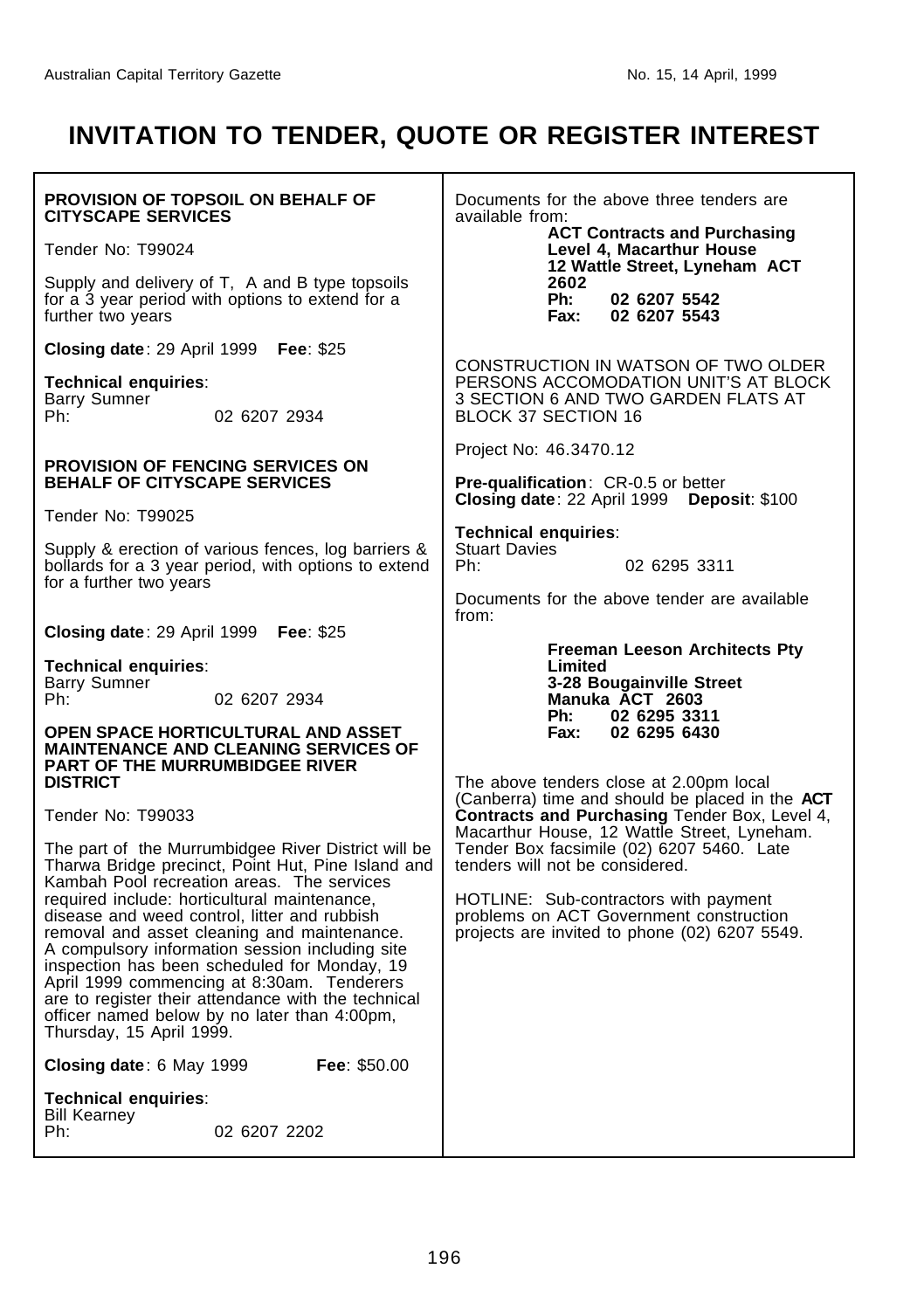## **CONTRACTS ARRANGED**

Department or Agency:<br>
Authorisation Officer:<br>
Contact Officer:<br>
ERIC RENNEX Contact Officer:<br>
Telephone: 62073496 Telephone:

Canberra Institute of Technology<br>Laurelle Westerhuis

| Purchase<br>Reference | Description of<br>Supplies                                 | Value     | Period   | Contractor<br>(Including postcode at                       | <b>P&amp;S</b> |
|-----------------------|------------------------------------------------------------|-----------|----------|------------------------------------------------------------|----------------|
| Number                |                                                            | (SA)      | Contract | end of address)                                            | Code           |
|                       | 990963 WATER QUALITY<br><b>MONITORING</b><br><b>SYSTEM</b> | 10,707.00 |          | <b>VENDART PTY LTD</b><br>21 HYNDS ROAD<br><b>BOX HILL</b> |                |